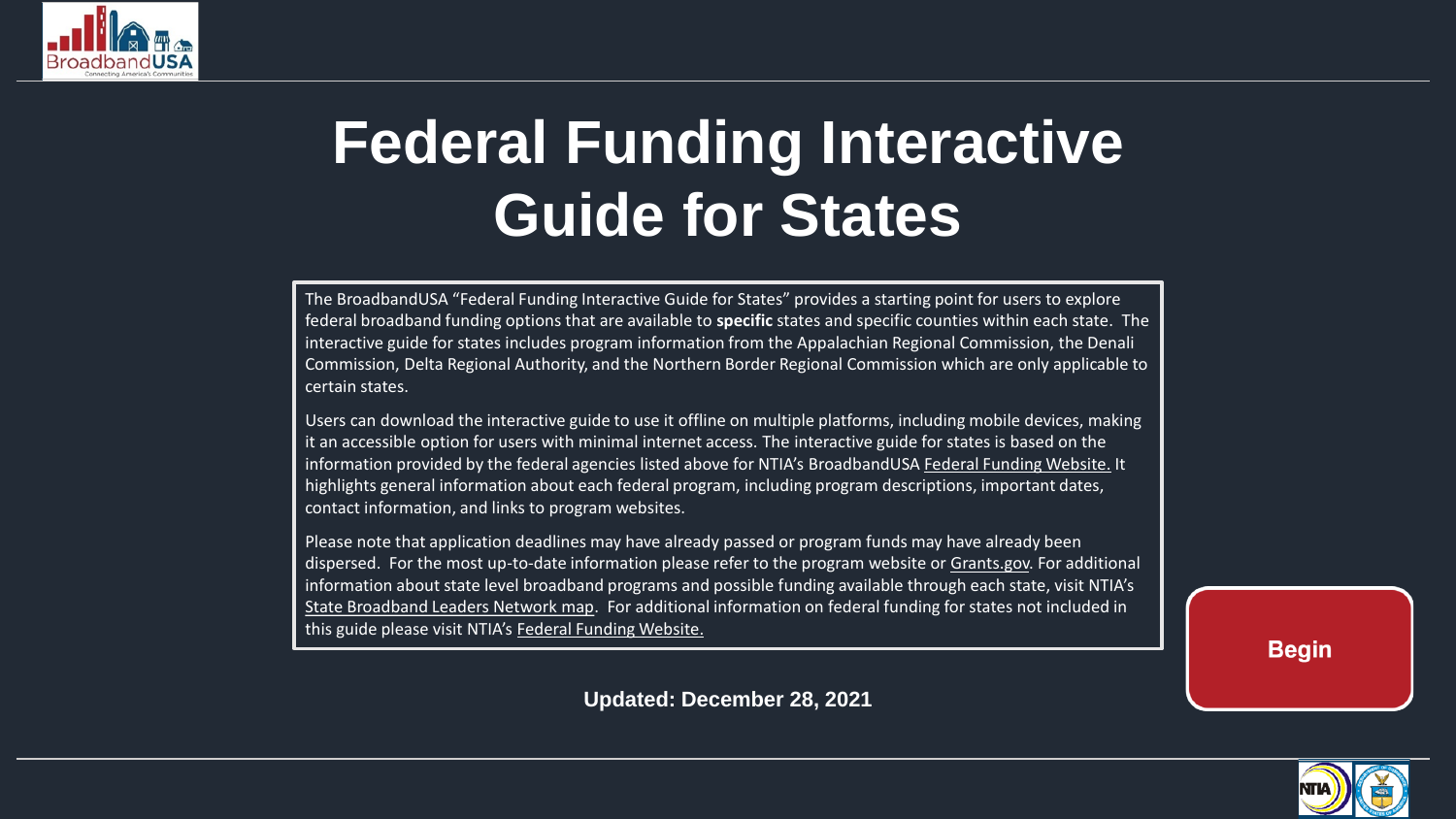

#### Please click on the state to view eligible counties:



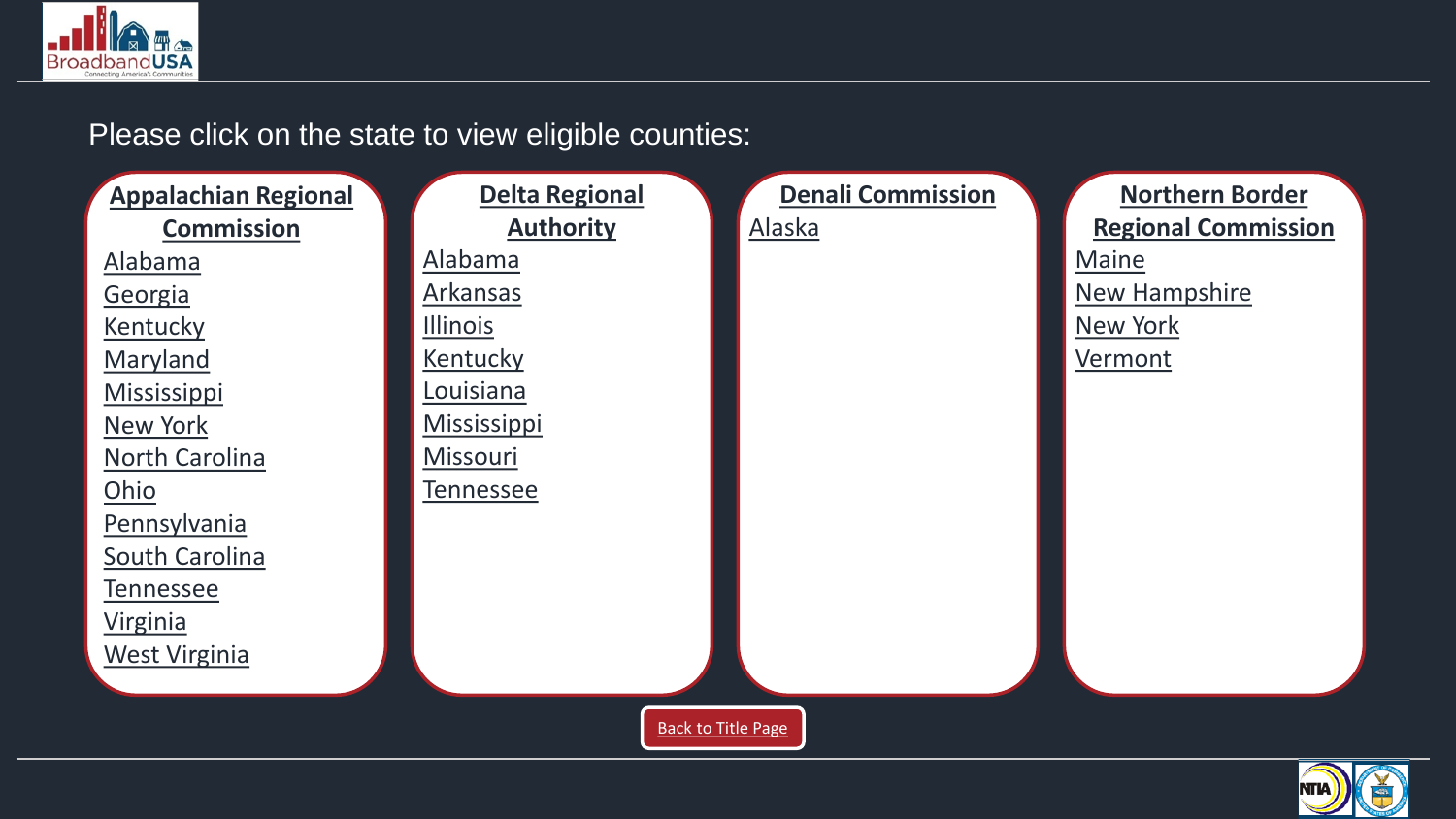<span id="page-2-0"></span>

## **Alabama Counties: ARC**

The following counties in Alabama are eligible for ARC programs:

| <b>Bibb</b>             | Cullman   | Lauderdale     | St. Clair         |
|-------------------------|-----------|----------------|-------------------|
| <b>Blout</b>            | De Kalb   | Lawrence       | Shelby            |
| Calhoun                 | Elmore    | Limestone      | <b>Talladega</b>  |
| <b>Chambers</b>         | Etowah    | <b>Macon</b>   | <b>Tallapoosa</b> |
| Cherokee                | Fayette   | Madison        | Tuscaloosa        |
| Chilton                 | Franklin  | <b>Marion</b>  | Walker            |
| Clay                    | Hale      | Marshall       | Winston           |
| Cleburne                | Jackson   | Morgan         |                   |
| Colbert                 | Jefferson | <b>Pickens</b> |                   |
| Coosa<br>$\overline{ }$ | Lamar     | Randolph       |                   |

**Appalachian Regional Commission**

- [ARC POWER](#page-15-0)
- [Area Development](#page-16-0)
- Central Appalachia & [North Central/North](#page-17-0)  Appalachia Broadband
- [Distress Counties](#page-18-0)

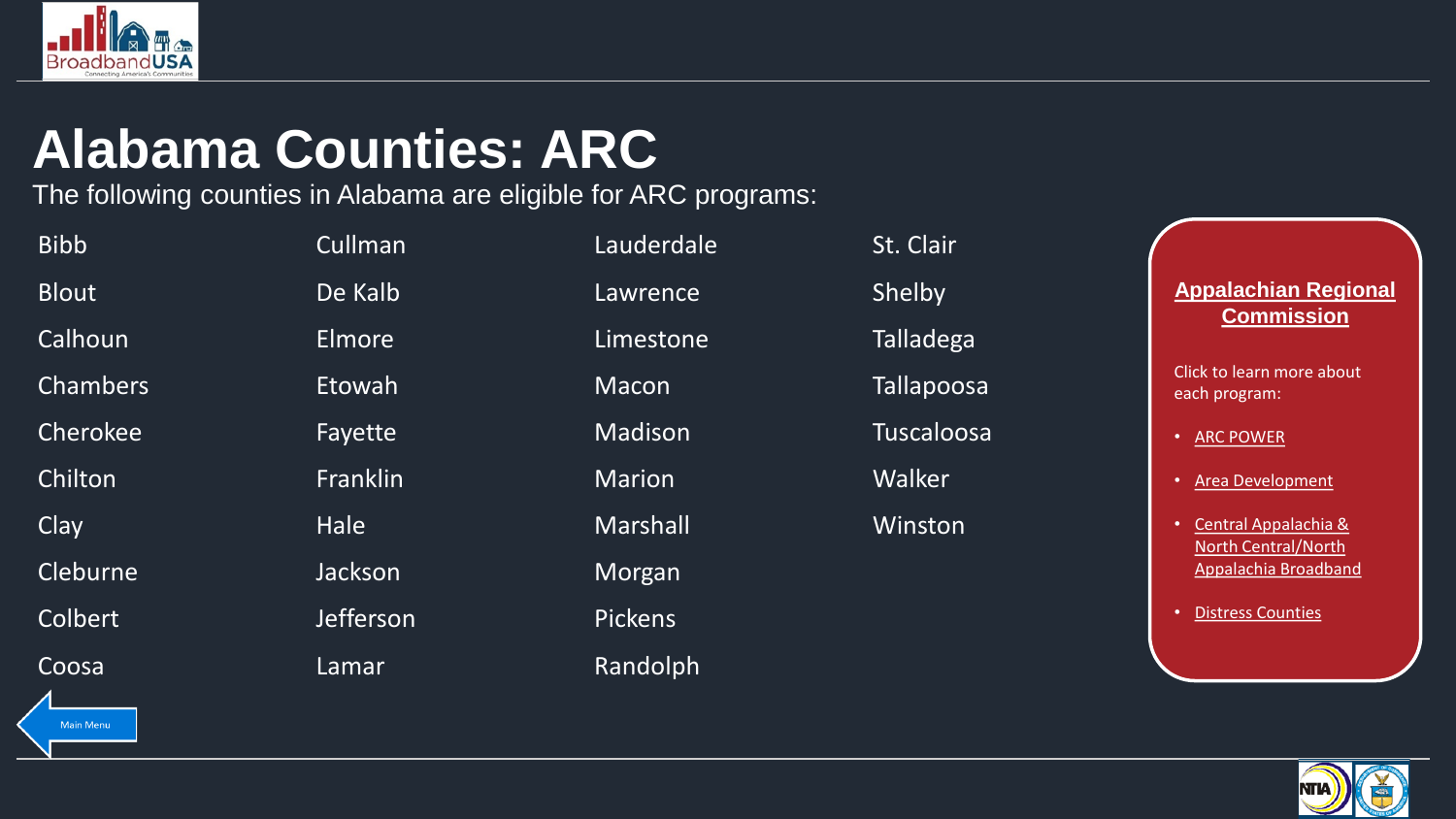<span id="page-3-0"></span>

## **Georgia Counties: ARC**

The following counties in Georgia are eligible for ARC programs:

| <b>Banks</b>   | <b>Elbert</b>   | Hall            | <b>Pickens</b> |
|----------------|-----------------|-----------------|----------------|
| <b>Barrow</b>  | Fannin          | Haralson        | <b>Polk</b>    |
| <b>Bartow</b>  | Floyd           | <b>Hart</b>     | Rabun          |
| Carroll        | Forsyth         | Heard           | Stephens       |
| Catoosa        | Franklin        | Jackson         | <b>Towns</b>   |
| Chattooga      | Gilmer          | Lumpkin         | Union          |
| Cherokee       | Gordon          | Madison         | Walker         |
| <b>Dade</b>    | <b>Gwinnett</b> | <b>Murray</b>   | White          |
| Dawson         | Habersham       | <b>Paulding</b> | Whitfield      |
| <b>Douglas</b> |                 |                 |                |

**Appalachian Regional Commission**

- [ARC POWER](#page-15-0)
- [Area Development](#page-16-0)
- Central Appalachia & [North Central/North](#page-17-0)  Appalachia Broadband
- [Distress Counties](#page-18-0)

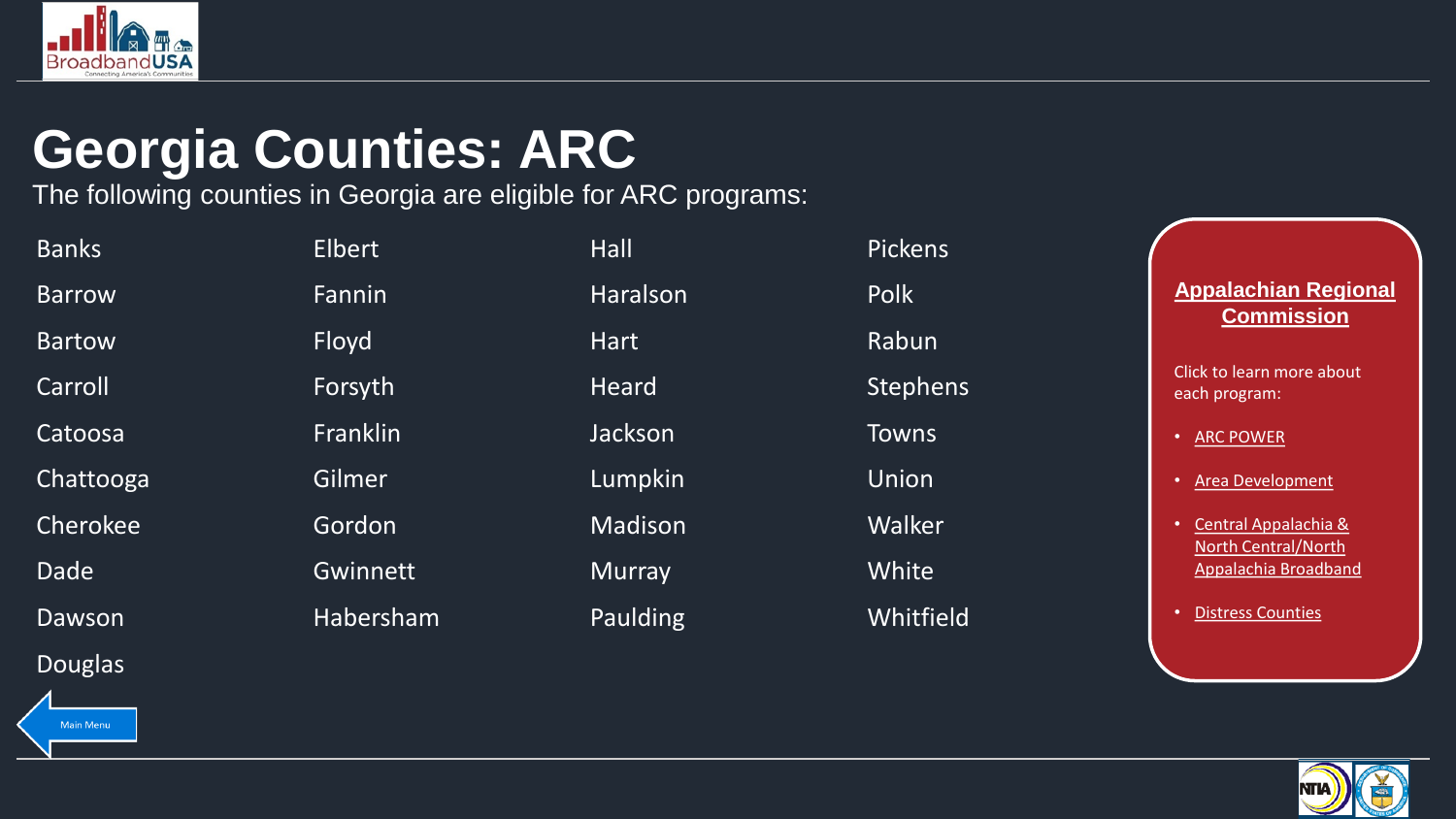<span id="page-4-0"></span>

## **Kentucky Counties: ARC**

The following counties in Kentucky are eligible for ARC programs:

| Adair             | Edmondson      | Johnson         | Madison         | <b>Pike</b>    |
|-------------------|----------------|-----------------|-----------------|----------------|
| <b>Bath</b>       | <b>Elliott</b> | Knott           | Magoffin        | Powell         |
| <b>Bell</b>       | <b>Estill</b>  | Knox            | Martin          | Pulaski        |
| <b>Boyd</b>       | <b>Fleming</b> | Laurel          | <b>Menifee</b>  | Robertson      |
| <b>Breathitt</b>  | Floyd          | Lawrence        | <b>Metcalfe</b> | Rockcastle     |
| Carter            | Garrard        | <b>Lee</b>      | Monroe          | Rowan          |
| Casey             | Green          | Leslie          | Montgomery      | <b>Russell</b> |
| <b>Clark</b>      | Greenup        | Letcher         | Morgan          | Wayne          |
| Clay              | Harlan         | Lewis           | <b>Nicholas</b> | Whitley        |
| Clinton           | <b>Hart</b>    | Lincoln         | Owsley          | <b>Wolfe</b>   |
| <b>Cumberland</b> | Jackson        | <b>McCreary</b> | Perry           |                |
|                   |                |                 |                 |                |

reen Leslie Montgomery Russell

**Appalachian Regional Commission**

- [ARC POWER](#page-15-0)
- [Area Development](#page-16-0)
- Central Appalachia & [North Central/North](#page-17-0)  Appalachia Broadband
- **Distress Counties**



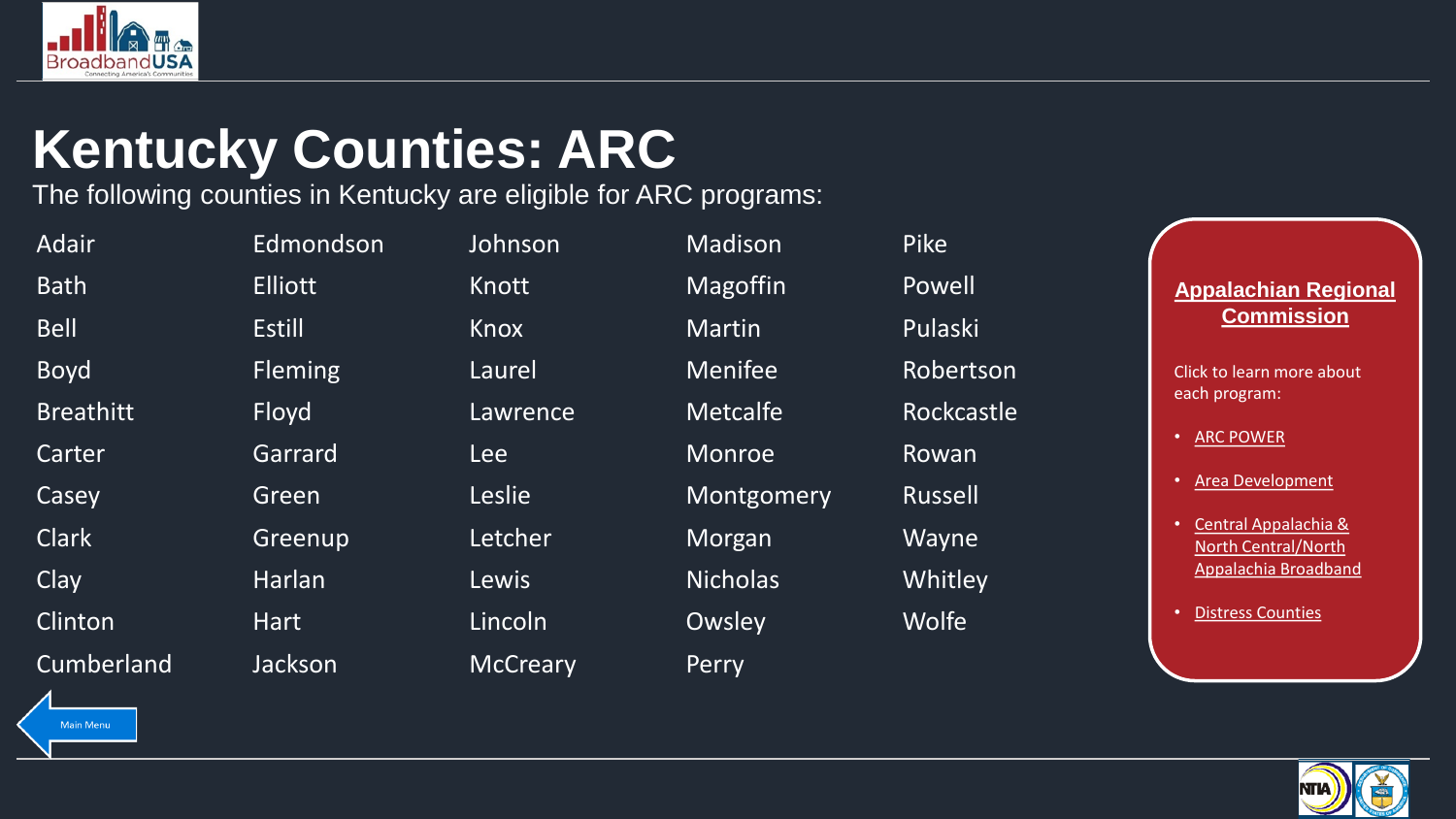<span id="page-5-0"></span>

## **Maryland Counties: ARC**

The following counties in Maryland are eligible for ARC programs:

Alleghany

Garret

Washington



- [ARC POWER](#page-15-0)
- [Area Development](#page-16-0)
- Central Appalachia & [North Central/North](#page-17-0)  Appalachia Broadband
- [Distress Counties](#page-18-0)



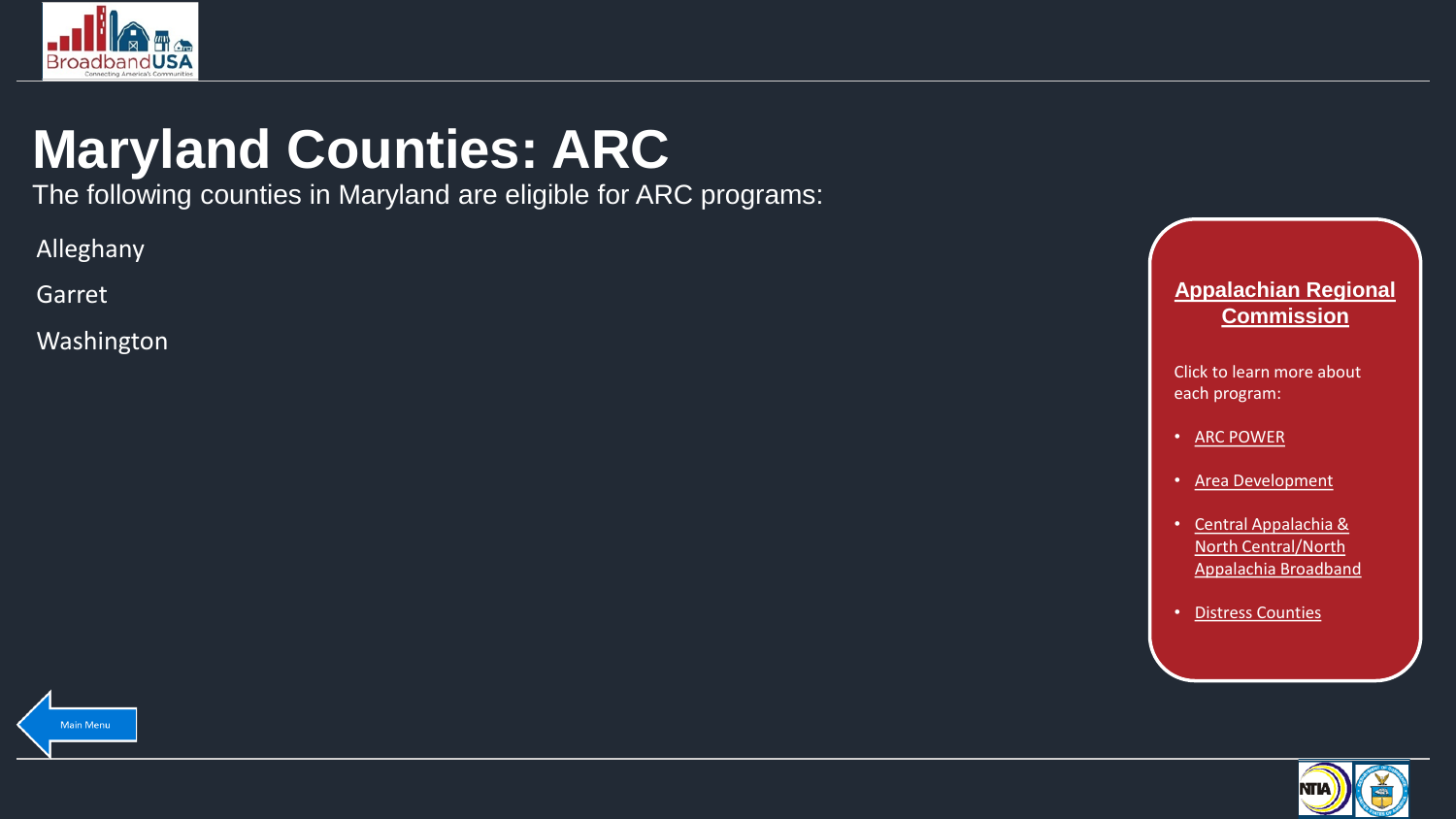<span id="page-6-0"></span>

## **Mississippi Counties: ARC**

The following counties in Mississippi are eligible for ARC programs:

| Alcorn        | <b>Itawamba</b> | Montgomery      | Tippah       | <b>Appalachian Regional</b><br><b>Commission</b>                          |
|---------------|-----------------|-----------------|--------------|---------------------------------------------------------------------------|
| <b>Benton</b> | Kemper          | <b>Noxubee</b>  | Tishomingo   | Click to learn more about<br>each program:                                |
| Calhoun       | <b>Lee</b>      | Oktibbeha       | <b>Union</b> | • ARC POWER                                                               |
| Chickasaw     | Lowndes         | Panola          | Webster      | • Area Development<br>Central Appalachia &<br><b>North Central/North</b>  |
| Choctaw       | <b>Marshall</b> | Pontotoc        | Winston      | Appalachia Broadband<br><b>Distress Counties</b><br>$\boldsymbol{\sigma}$ |
| Clay          | Monroe          | <b>Prentiss</b> | Yalobusha    |                                                                           |

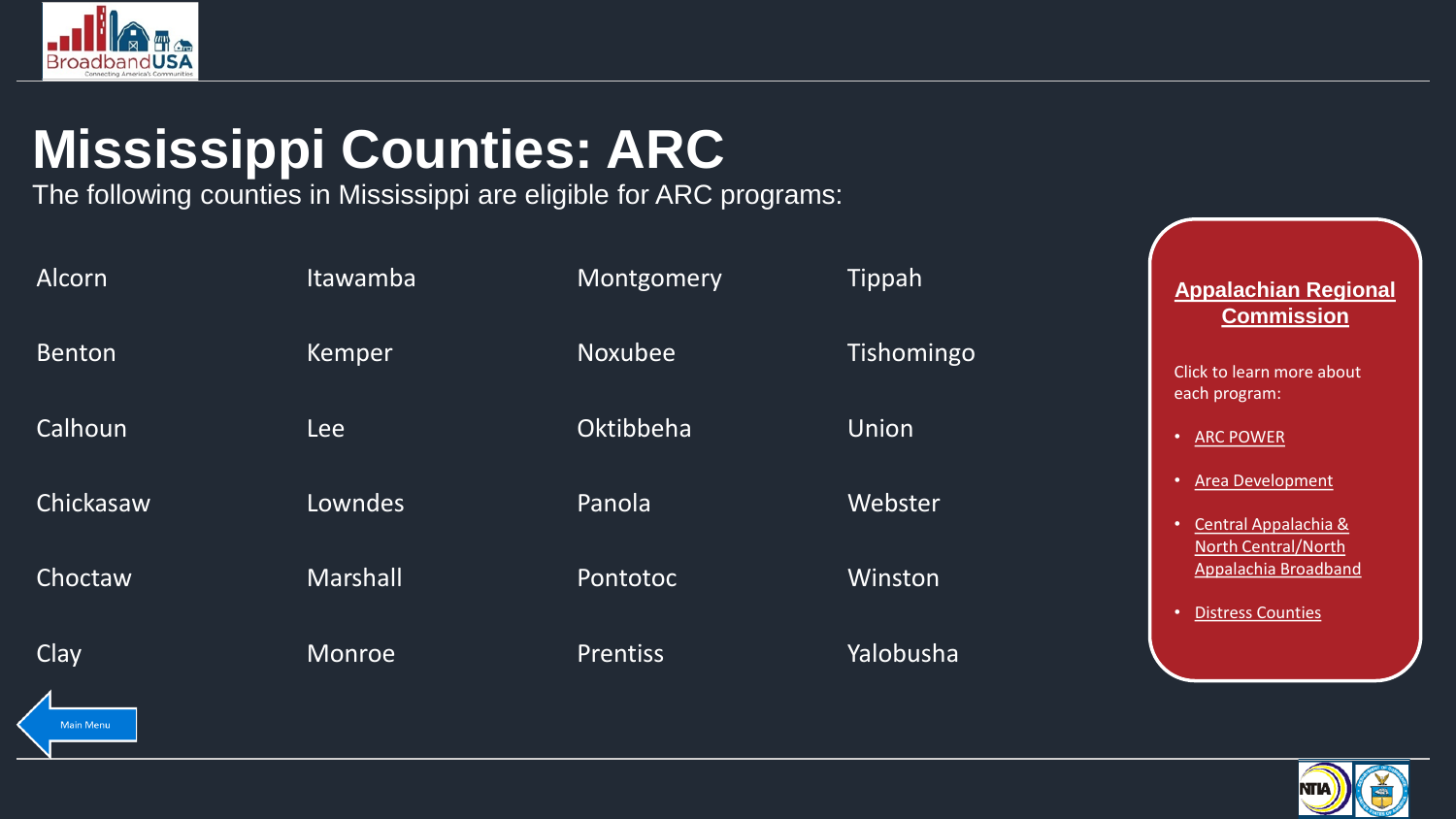<span id="page-7-0"></span>

## **New York Counties: ARC**

The following counties in New York are eligible for ARC programs:

| Alleghany                    | Cortland        | Tioga           | <b>Appalachian Regional</b><br><b>Commission</b>                               |
|------------------------------|-----------------|-----------------|--------------------------------------------------------------------------------|
| <b>Broome</b>                | <b>Delaware</b> | <b>Tompkins</b> | Click to learn more about<br>each program:                                     |
| Cattaraugus                  | Otsego          |                 | • ARC POWER                                                                    |
| Chautauqua                   | Schoharie       |                 | • Area Development<br>Central Appalachia &<br>$\bullet$<br>North Central/North |
| Chemung                      | Schuyler        |                 | Appalachia Broadband<br><b>Distress Counties</b><br>$\bullet$                  |
| Chenango<br><b>Main Menu</b> | Steuben         |                 |                                                                                |

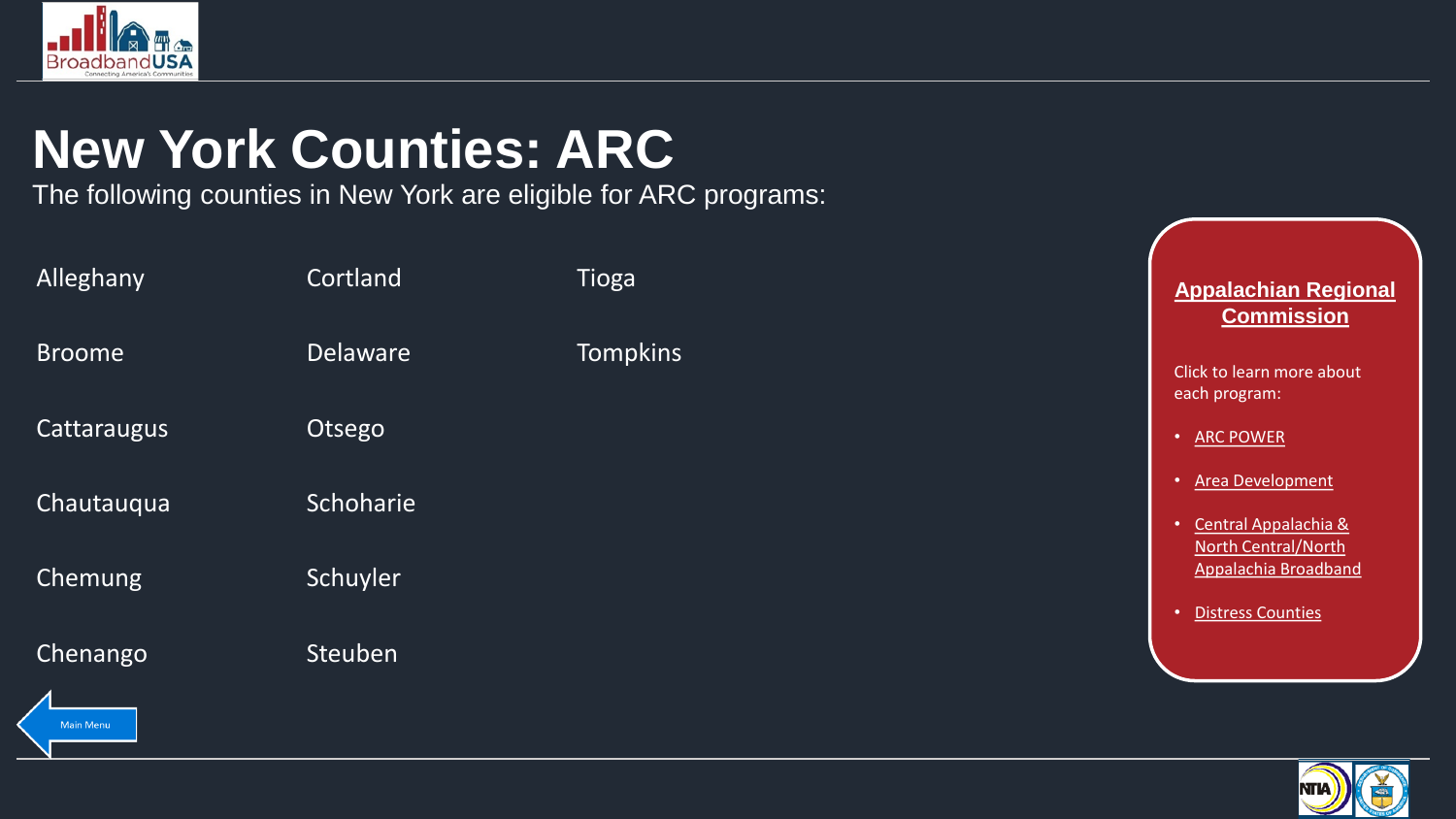<span id="page-8-0"></span>

# **North Carolina Counties: ARC**

The following counties in North Carolina are eligible for ARC programs:

| Alexander       | Cherokee     | <b>McDowell</b> | Swain         |                                                                            |
|-----------------|--------------|-----------------|---------------|----------------------------------------------------------------------------|
| Alleghany       | Clay         | <b>Macon</b>    | Transylvania  | <b>Appalachian Regional</b><br><b>Commission</b>                           |
| Ashe            | <b>Davie</b> | Madison         | Watauga       | Click to learn more about<br>each program:                                 |
| Avery           | Forsyth      | Mitchell        | <b>Wilkes</b> | <b>ARC POWER</b>                                                           |
| <b>Buncombe</b> | Graham       | Polk            | Yadkin        | <b>Area Development</b><br>$\bullet$                                       |
| <b>Burke</b>    | Haywood      | Rutherford      | Yancey        | Central Appalachia &<br><b>North Central/North</b><br>Appalachia Broadband |
| Caldwell        | Henderson    | <b>Stokes</b>   |               | <b>Distress Counties</b><br>$\bullet$                                      |
| Catawba         | Jackson      | Surry           |               |                                                                            |

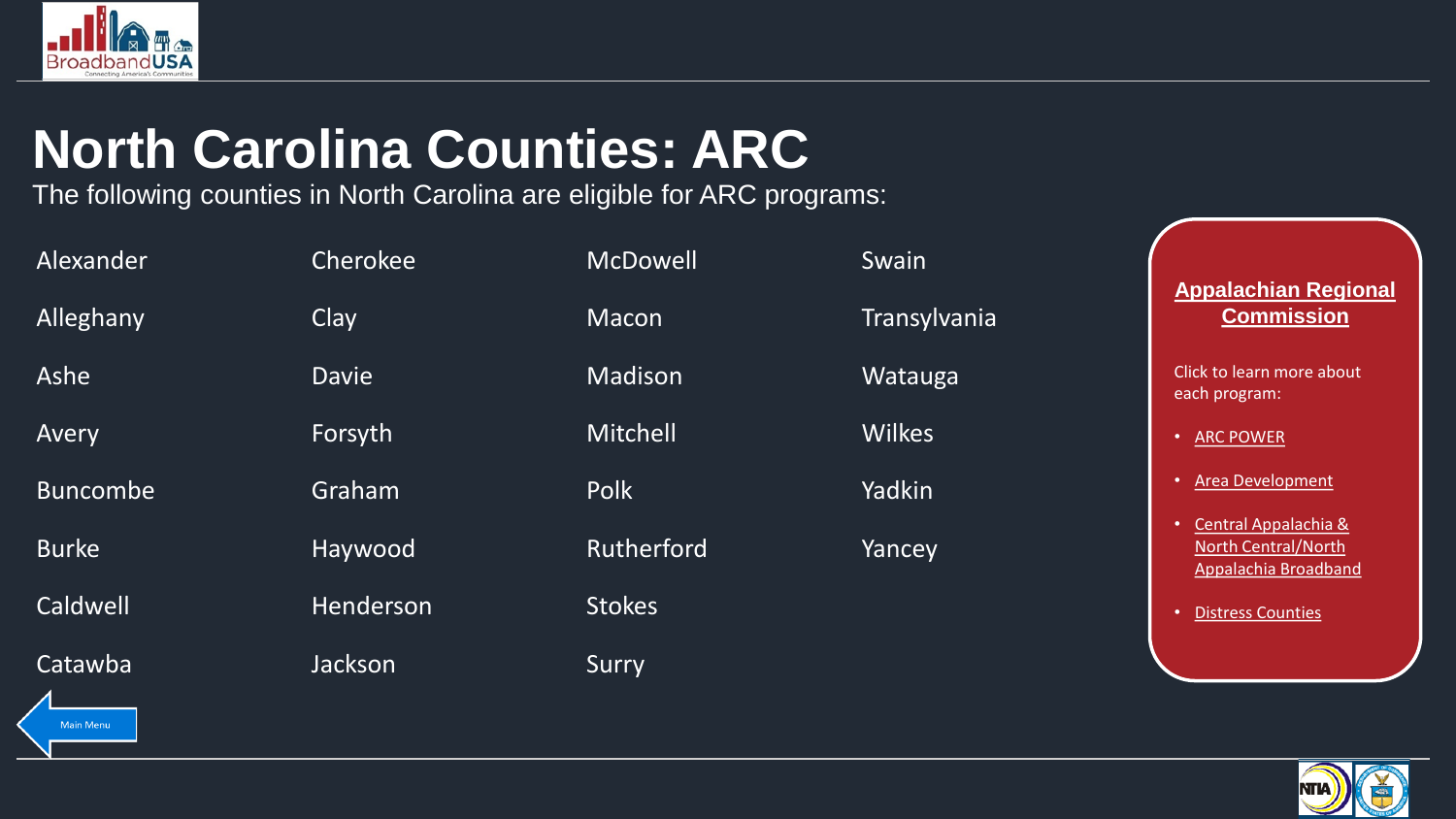<span id="page-9-0"></span>

## **Ohio Counties: ARC**

The following counties in Ohio are eligible for ARC programs:

| <b>Adams</b>     | Coshocton       | <b>Jefferson</b> | Perry             |                                                                            |
|------------------|-----------------|------------------|-------------------|----------------------------------------------------------------------------|
| Ashtabula        | <b>Gallia</b>   | Lawrence         | Pike              | <b>Appalachian Regional</b><br><b>Commission</b>                           |
| <b>Athens</b>    | Guernsey        | <b>Mahoning</b>  | <b>Ross</b>       | Click to learn more about<br>each program:                                 |
| <b>Belmont</b>   | Harrison        | <b>Meigs</b>     | <b>Scioto</b>     | <b>ARC POWER</b>                                                           |
| <b>Brown</b>     | <b>Highland</b> | <b>Monroe</b>    | <b>Trumbull</b>   | <b>Area Development</b>                                                    |
| Carroll          | <b>Hocking</b>  | Morgan           | <b>Tuscarawas</b> | Central Appalachia &<br><b>North Central/North</b><br>Appalachia Broadband |
| Clermont         | <b>Holmes</b>   | Muskingum        | Vinton            | <b>Distress Counties</b>                                                   |
| Columbiana<br>◢. | Jackson         | <b>Noble</b>     | Washington        |                                                                            |

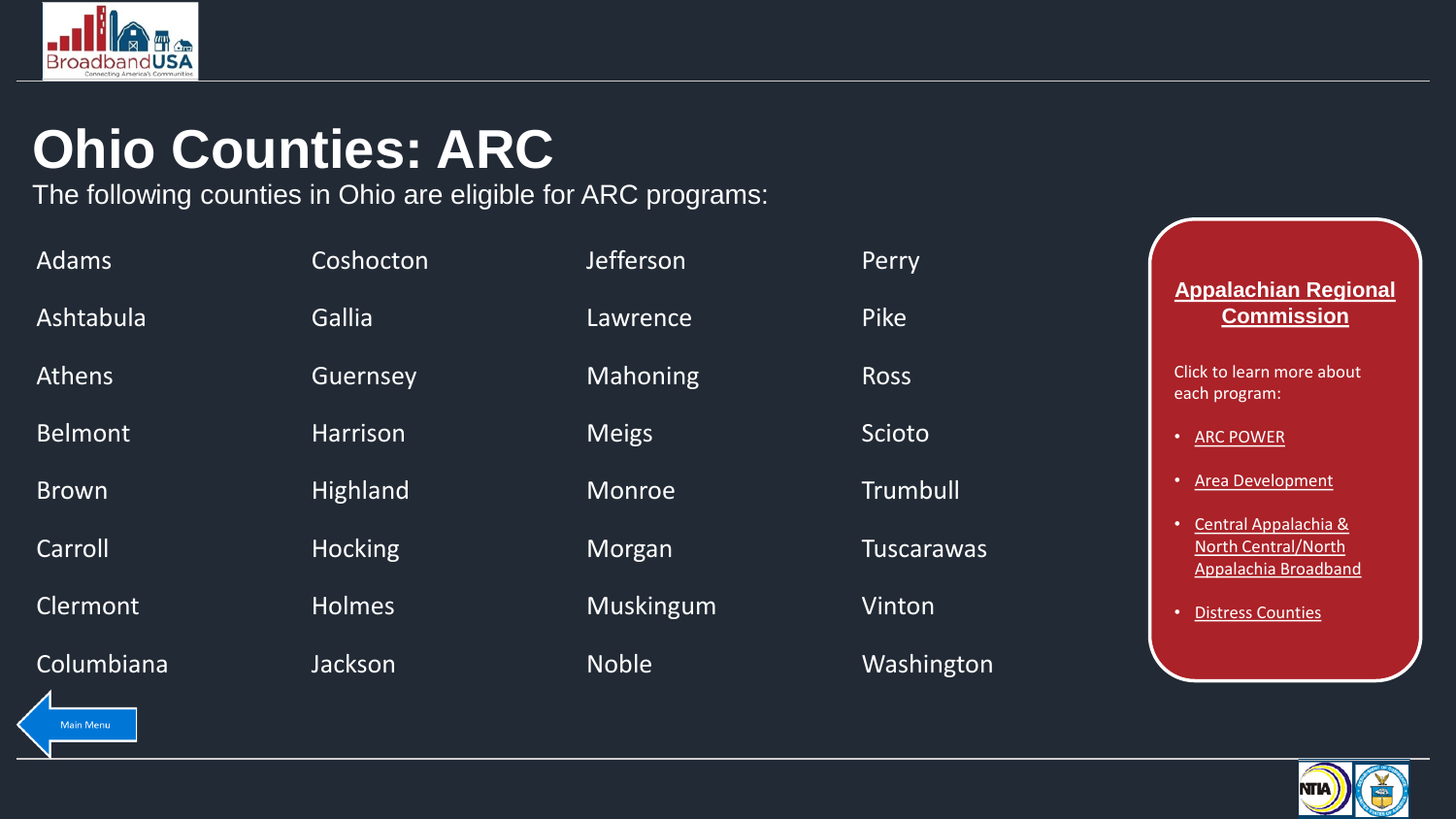<span id="page-10-0"></span>

## **Pennsylvania Counties: ARC**

The following counties in Pennsylvania are eligible for ARC programs:

Main Menu

Cameron Forest McKean Somerset Carbon Fulton Mercer Sullivan

Allegheny Clarion Huntingdon Monroe Tioga Armstrong Clearfield Indiana Montour Union Beaver Clinton Jefferson Northumberland Venango Bedford Columbia Juniata Perry Warren Blair Crawford Lackawanna Pike Washington Bradford Elk Lawrence Potter Wayne Butler Erie Erie Luzerne Schuylkill Westmoreland Cambria **Fayette** Lycoming Snyder Wyoming Centre Greene Mifflin Susquehanna

**Appalachian Regional Commission**

- [ARC POWER](#page-15-0)
- [Area Development](#page-16-0)
- Central Appalachia & [North Central/North](#page-17-0)  Appalachia Broadband
- [Distress Counties](#page-18-0)

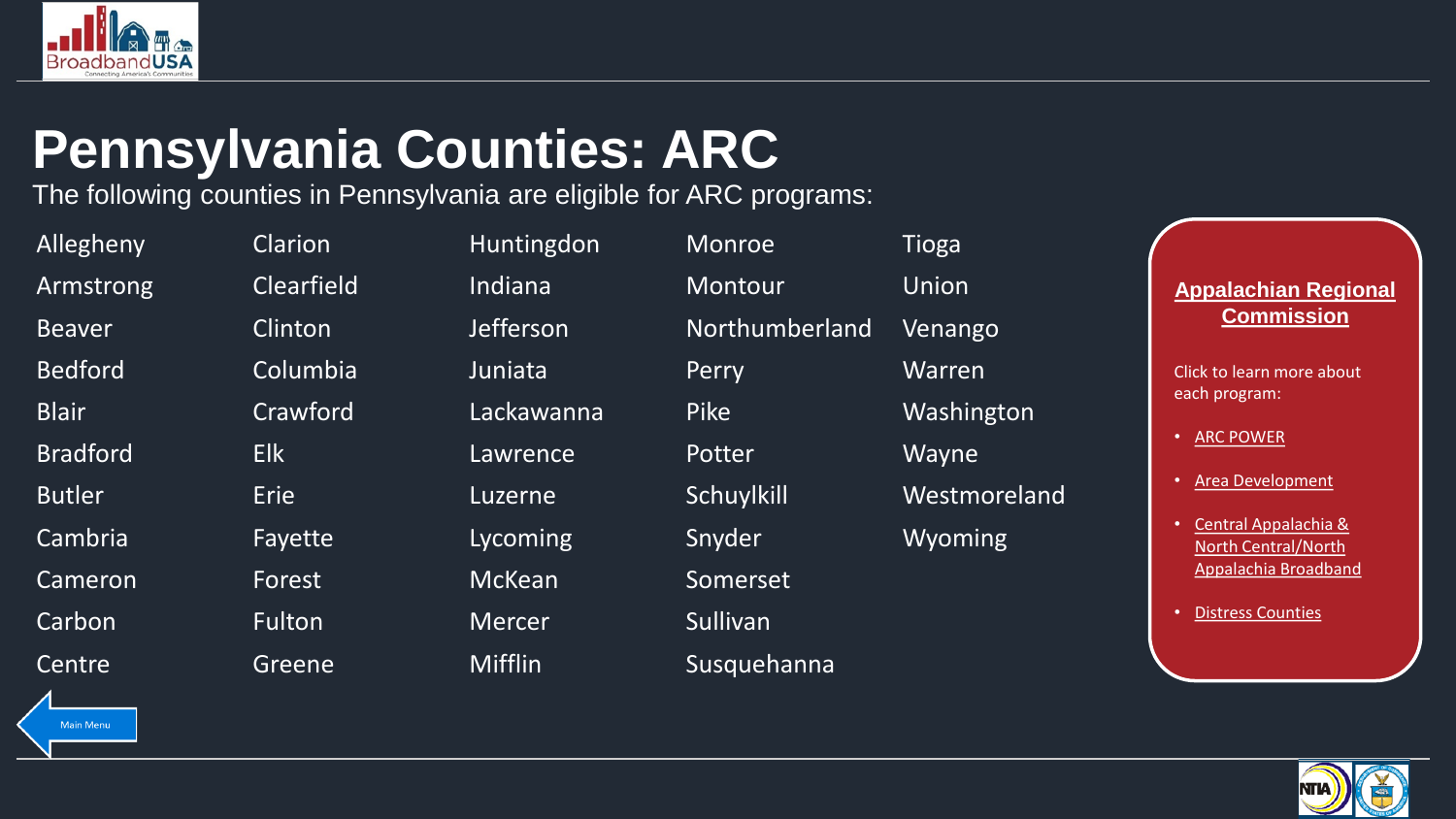<span id="page-11-0"></span>

# **South Carolina Counties: ARC**

The following counties in South Carolina are eligible for ARC programs:

| Anderson       | <b>Union</b> | <b>Appalachian Regional</b><br><b>Commission</b>                    |
|----------------|--------------|---------------------------------------------------------------------|
| Cherokee       |              | Click to learn more about<br>each program:                          |
| Greenville     |              | • ARC POWER                                                         |
| Oconee         |              | • Area Development<br>• Central Appalachia &<br>North Central/North |
| <b>Pickens</b> |              | <b>Appalachia Broadband</b><br>• Distress Counties                  |
| Spartanburg    |              |                                                                     |
| $\overline{A}$ |              |                                                                     |



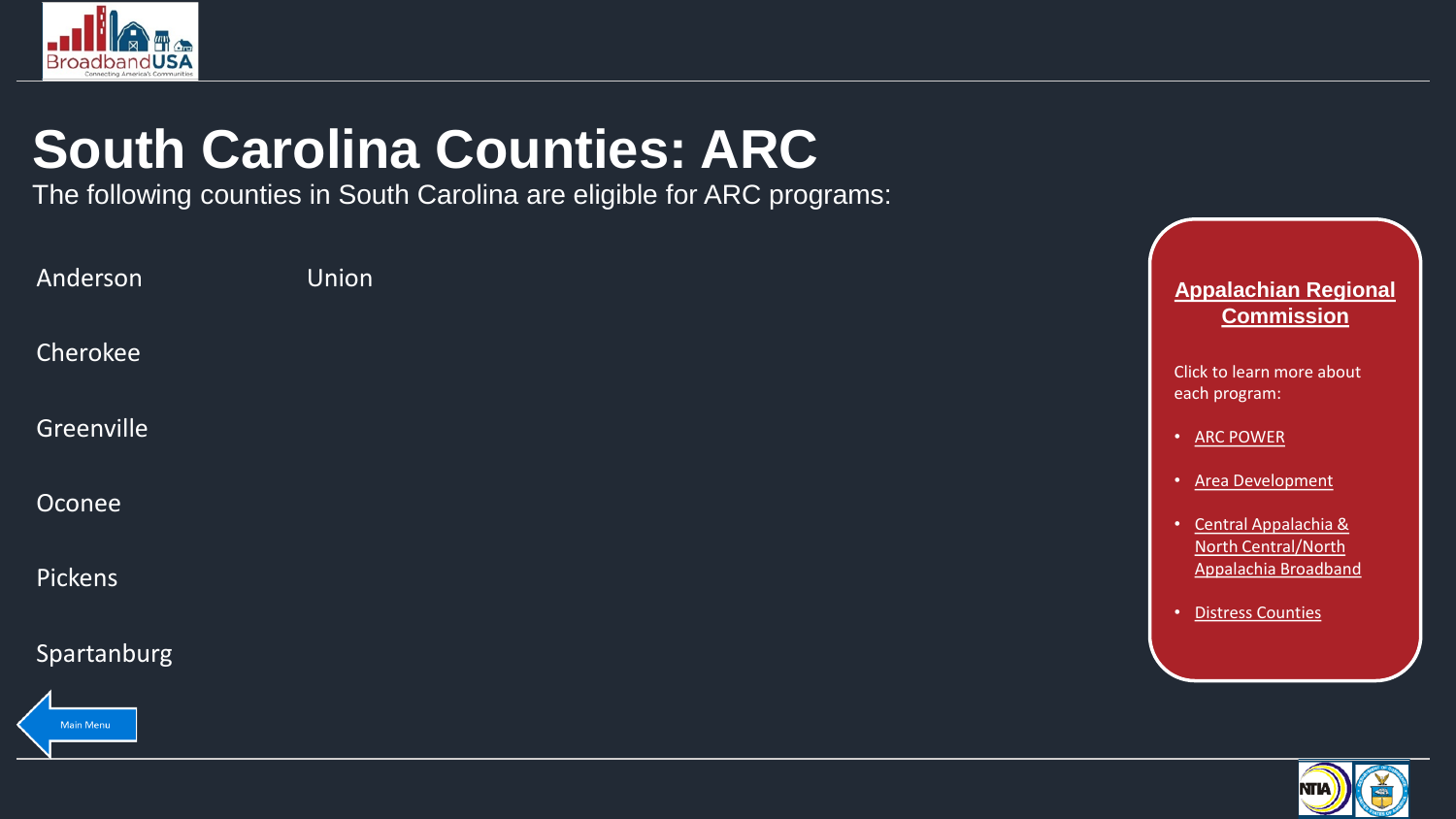<span id="page-12-0"></span>

#### **Tennessee Counties: ARC**

The following counties in Tennessee are eligible for ARC programs:

| Anderson       | Cumberland      | Jackson          | <b>Monroe</b>  | Smith            |
|----------------|-----------------|------------------|----------------|------------------|
| <b>Bledsoe</b> | De Kalb         | <b>Jefferson</b> | Morgan         | Sullivan         |
| <b>Blount</b>  | <b>Fentress</b> | Johnson          | Overton        | Unicoi           |
| <b>Bradley</b> | Franklin        | Knox             | <b>Pickett</b> | Union            |
| Campbell       | Grainger        | Lawrence         | <b>Polk</b>    | <b>Van Buren</b> |
| Cannon         | Greene          | Lewis            | Putnam         | Warren           |
| Carter         | Grundy          | Loudon           | Rhea           | Washingto        |
| Claiborne      | Hamblen         | <b>McMinn</b>    | Roane          | White            |
| Clay           | Hamilton        | Macon            | Scott          |                  |
| Cocke          | <b>Hancock</b>  | <b>Marion</b>    | Sequatchie     |                  |
| Coffee         | <b>Hawkins</b>  | <b>Meigs</b>     | Sevier         |                  |
|                |                 |                  |                |                  |

**Appalachian Regional Commission**

- [ARC POWER](#page-15-0)
- [Area Development](#page-16-0)
- Central Appalachia & [North Central/North](#page-17-0)  Appalachia Broadband
- **Distress Counties**



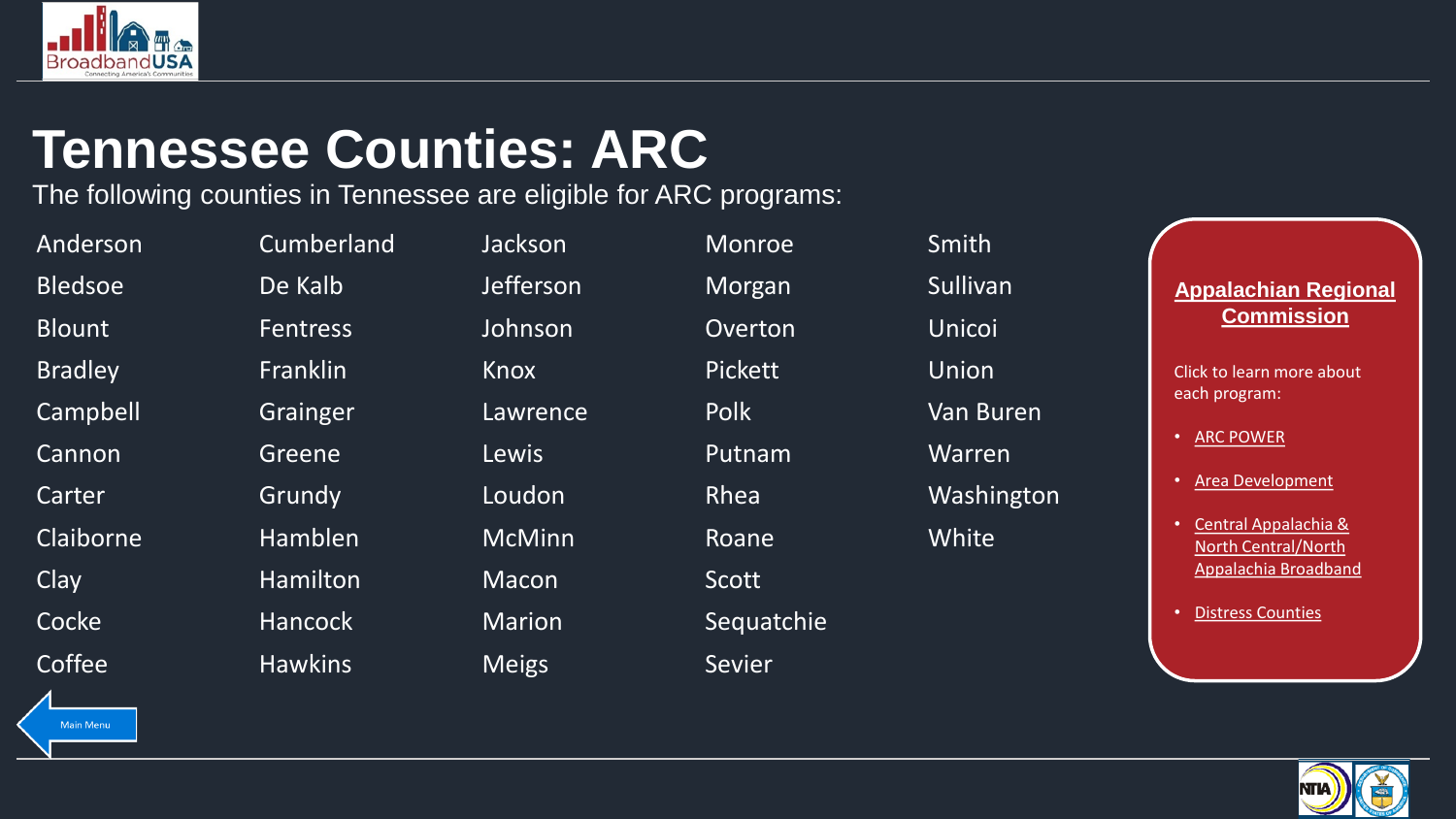<span id="page-13-0"></span>

# **Virginia Counties: ARC**

The following counties in Virginia are eligible for ARC programs:

| Alleghany        | Carroll          | Grayson         | <b>Patrick</b> | Smyth           |
|------------------|------------------|-----------------|----------------|-----------------|
| <b>Bath</b>      | Craig            | Henry           | Pulaski        | <b>Tazewell</b> |
| Bland            | <b>Dickenson</b> | <b>Highland</b> | Rockbridge     | Washing         |
| <b>Botetourt</b> | <b>Floyd</b>     | Lee             | Russell        | <b>Wise</b>     |
| <b>Buchanan</b>  | <b>Giles</b>     | Montgomery      | Scott          | Wythe           |

#### The following cities in Virginia are eligible for ARC programs:

| Bristol            | Lexington           |
|--------------------|---------------------|
| <b>Buena Vista</b> | <b>Martinsville</b> |
| Covington          | <b>Norton</b>       |

Main Menu

Galax Radford

e Washington

**Appalachian Regional Commission**

- [ARC POWER](#page-15-0)
- [Area Development](#page-16-0)
- Central Appalachia & [North Central/North](#page-17-0)  Appalachia Broadband
- [Distress Counties](#page-18-0)

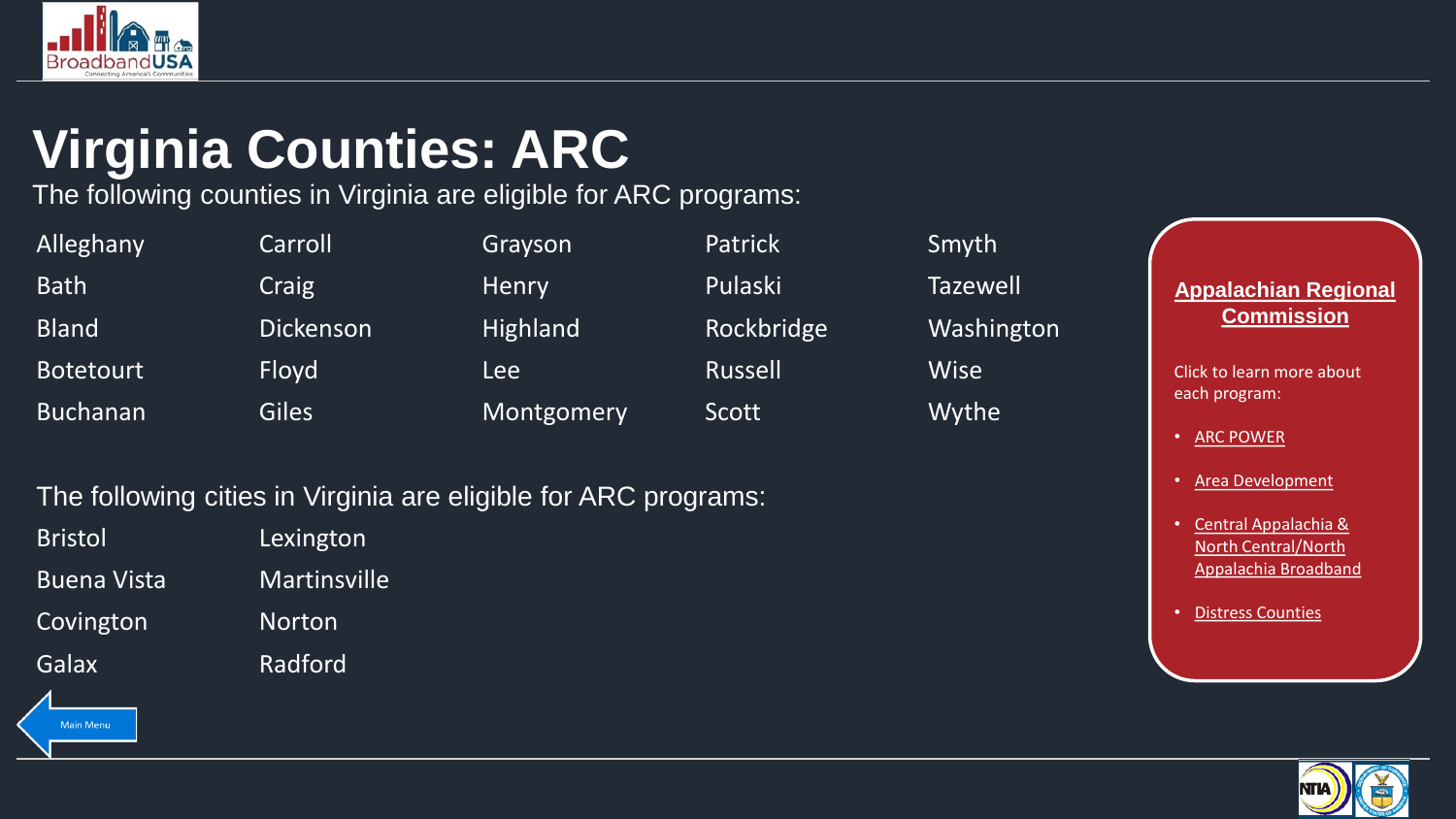<span id="page-14-0"></span>

# **West Virginia Counties: ARC**

The following counties in West Virginia are eligible for ARC programs:

All counties in West Virginia are eligible for ARC programs. **All counting the Superinten Counting Service Appalachian Regional <b>Appalachian Regional** 



- [ARC POWER](#page-15-0)
- [Area Development](#page-16-0)
- Central Appalachia & [North Central/North](#page-17-0)  Appalachia Broadband
- [Distress Counties](#page-18-0)



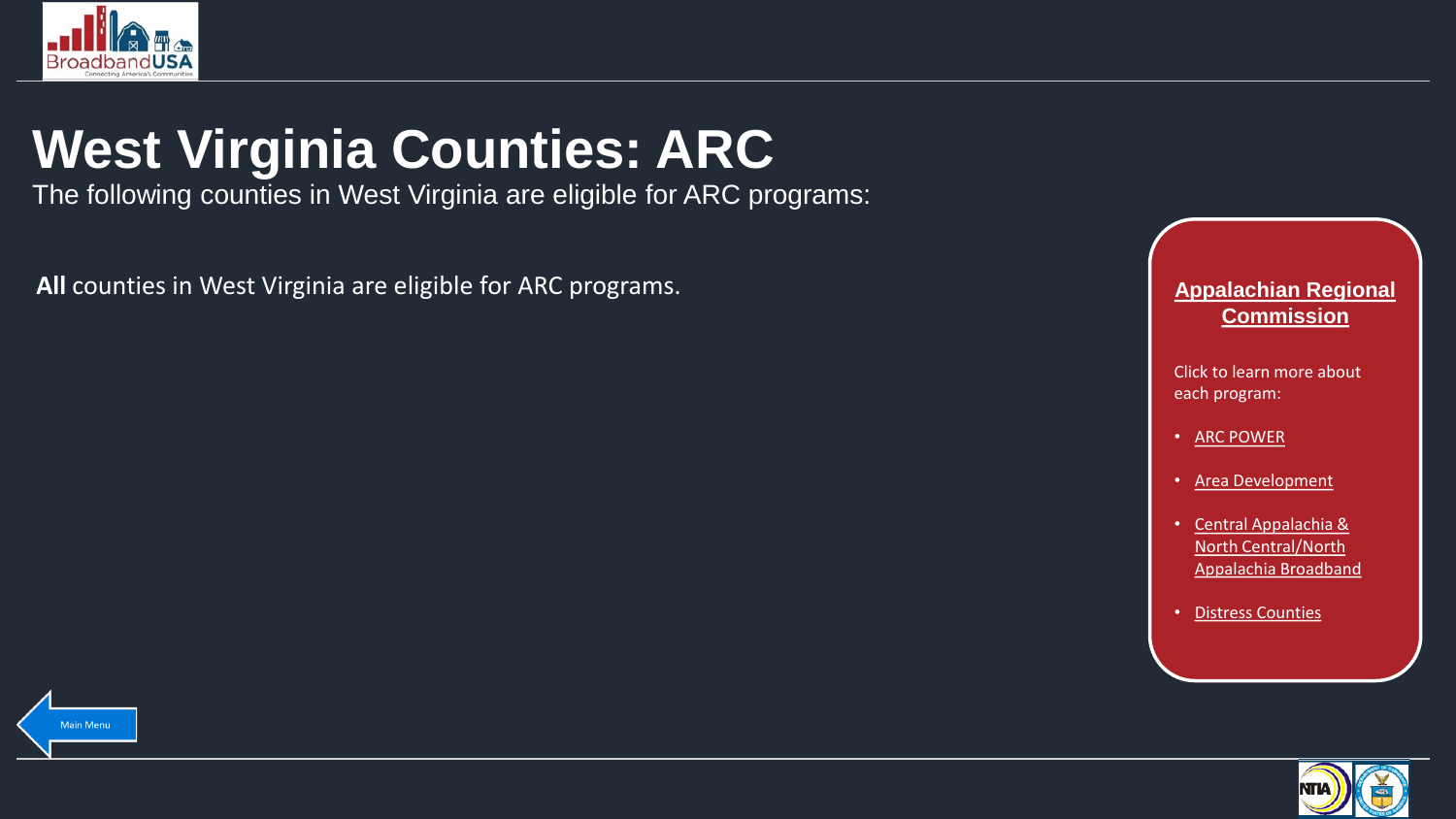<span id="page-15-0"></span>

#### **ARC POWER**

**Department:** Appalachian Regional Commission (ARC) **Federal Agency/Bureau:** Appalachian Regional Commission (ARC)

**Program Overview:** POWER is a congressionally funded initiative that targets federal resources to help communities and regions that have been affected by job losses in coal mining, coal power plant operations, and coal-related supply chain industries due to the changing economics of America's energy production. Within the POWER Initiative, \$15 million is specifically available for broadband related projects.

**Important Dates (if applicable):** Application dates and deadlines are included in the ARC POWER RFP. Final application date for 2021 is April 16, 2021.

**Contact Information:** 1666 Connecticut Avenue, NW, Suite 700, Washington, DC 20009-1068 Telephone: (202) 884-7700 Email: info@arc.gov. For questions on specific topic areas, please refer to the contacts listed on the ARC Offices and Staff page.

**Program Website:** [www.arc.gov/power](http://www.arc.gov/power) **Federal Funding Site:** [Appalachian Regional Commission-ARC POWER](https://broadbandusa.ntia.doc.gov/resources/federal/federal-funding/appalachian-regional-commission-arc-power)

#### **Eligible Program Purposes**

- Planning
- Broadband Infrastructure Deployment
- Broadband Adoption/Digital Literacy/Tech Support
- Digital Skills Training
- Devices/Equipment
- Public Connectivity/Computer Access
- Research / Evaluation
- Data / Mapping
- Smart Communities / Cities / **Regions**
- Telehealth



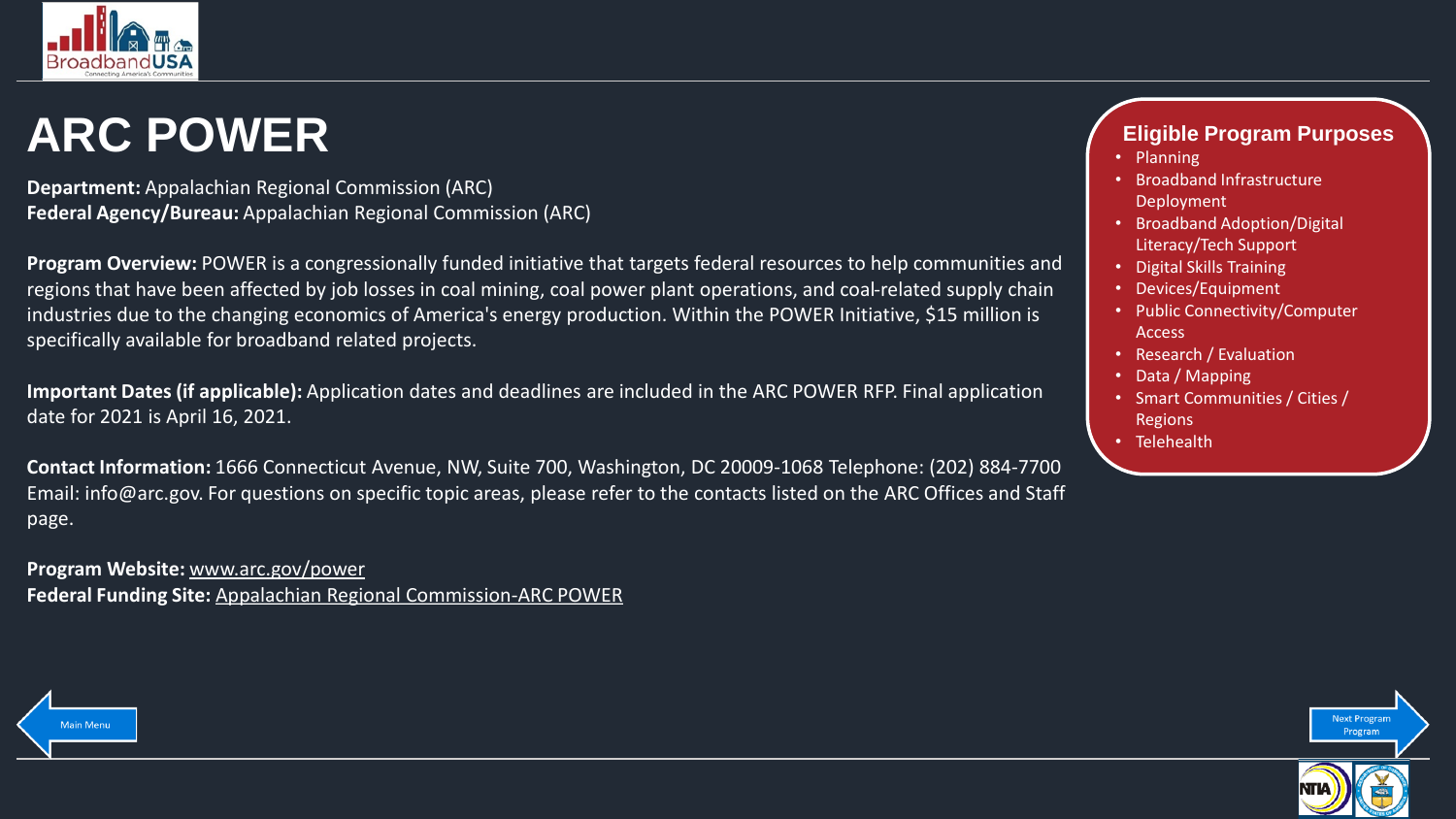<span id="page-16-0"></span>

#### **Area Development**

**Department:** Appalachian Regional Commission (ARC) **Federal Agency/Bureau:** Appalachian Regional Commission (ARC)

**Program Overview:** Each year ARC provides funding for several hundred investments in the Appalachian Region, in areas such as business development, education and job training, infrastructure (including broadband), community development, and transportation. These projects create thousands of new jobs, improve local water and sewer systems, increase school readiness, assist local communities with strategic planning, and provide technical and managerial assistance to emerging businesses.

**Important Dates (if applicable):** Applications can be submitted throughout the year although individual states may have specific requirements.

**Contact Information:** 1666 Connecticut Avenue, NW, Suite 700, Washington, DC 20009-1068 Telephone: (202) 884-7700 Email: info@arc.gov. For questions on specific topic areas, please refer to the contacts listed on the ARC Offices and Staff page.

**Program Website:** [www.arc.gov](http://www.arc.gov/) **Federal Funding Site:** [Appalachian Regional Commission-Area Development](https://broadbandusa.ntia.doc.gov/resources/federal/federal-funding/appalachian-regional-commission-area-development)



**Main Menu** 

#### **Eligible Program Purposes**

- Planning
- Broadband Infrastructure Deployment
- Broadband Adoption/Digital Literacy/Tech Support
- Digital Skills Training
- Devices/Equipment
- Public Connectivity/Computer Access
- Research / Evaluation
- Smart Communities / Cities / Regions
- Telehealth



**Next Progra**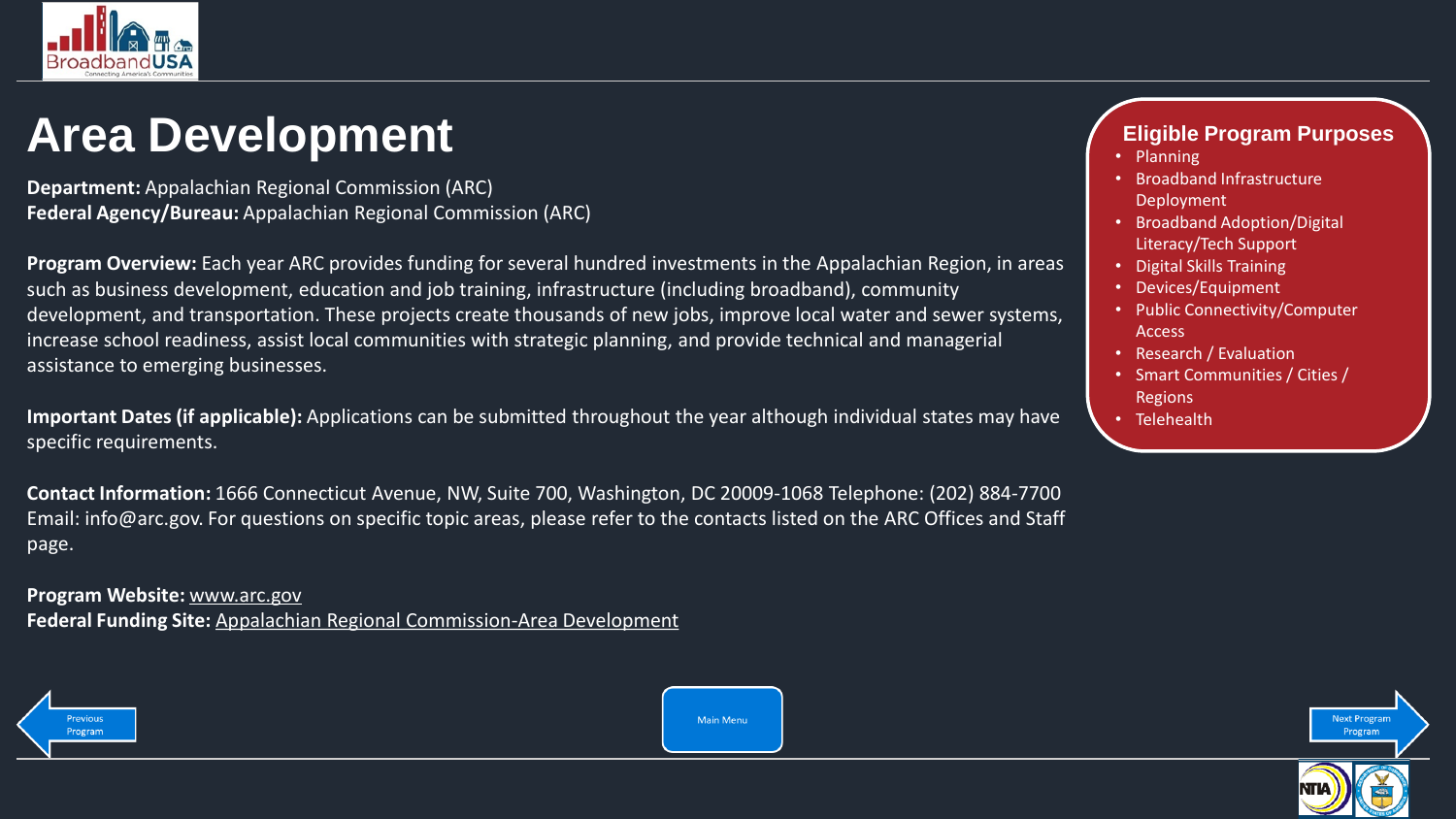<span id="page-17-0"></span>

#### **Central Appalachia & North Central/North Appalachia Broadband**

**Department:** Appalachian Regional Commission (ARC) **Federal Agency/Bureau:** Appalachian Regional Commission (ARC)

**Program Overview:** The development of broadband communications networks is one of the best ways to equip communities with the basic "building blocks" essential for economic and community development. ARC is dedicated to continuing broadband deployment in distressed counties in Central Appalachia as well as funds for a program of broadband deployment in distressed counties in North Central and Northern Appalachia.

**Important Dates (if applicable):** Application dates and deadlines are included in the ARC POWER RFP. Final application date for 2021 is April 16, 2021.

**Contact Information:** 1666 Connecticut Avenue, NW, Suite 700, Washington, DC 20009-1068 Telephone: (202) 884-7700 Email: info@arc.gov. For questions on specific topic areas, please refer to the contacts listed on the ARC Offices and Staff page.

**Program Website:** [www.arc.gov](http://www.arc.gov/)

**Federal Funding Site:** Appalachian Regional Commission- [Central Appalachia & North Central/North Appalachia](https://broadbandusa.ntia.doc.gov/resources/federal/federal-funding/appalachian-regional-commission-central-appalachia-north)  [Broadband](#page-16-0)

#### **Previous** Program

**Main Menu** 

#### **Eligible Program Purposes**

- Planning
- Broadband Infrastructure Deployment
- Broadband Adoption/Digital Literacy/Tech Support
- Digital Skills Training
- Devices/Equipment
- Public Connectivity/Computer Access
- Research / Evaluation
- Smart Communities / Cities / Regions
- Telehealth

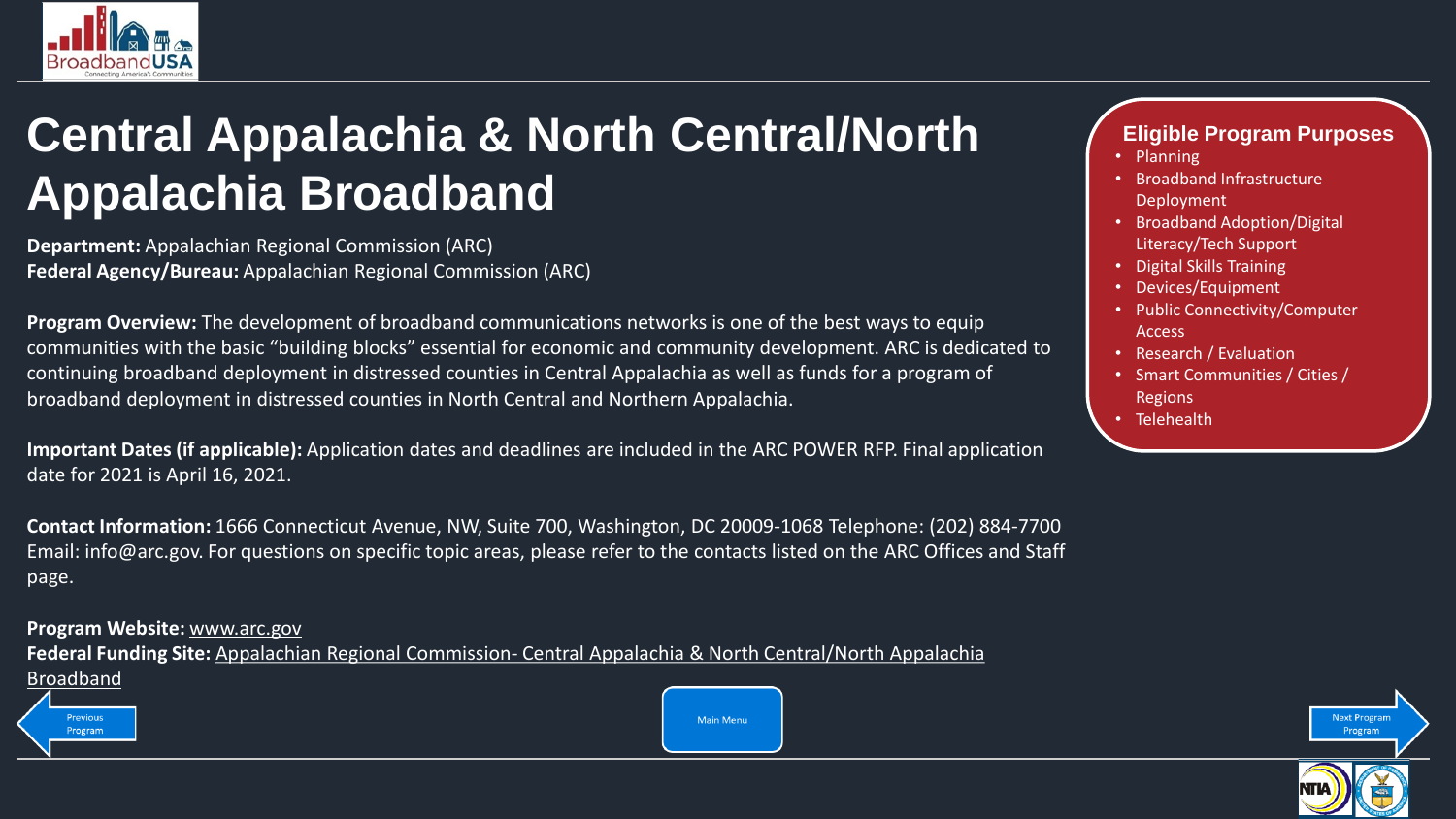<span id="page-18-0"></span>

#### **Distressed Counties**

**Department:** Appalachian Regional Commission (ARC) **Federal Agency/Bureau:** Appalachian Regional Commission (ARC)

**Program Overview:** ARC targets special resources to the most economically distressed counties in the region, using a measure of economic distress based on three economic indicators: three-year average unemployment rates, per capita market income, and poverty rates. ARC normally limits its maximum project funding contribution to 50 percent of costs, but it can increase its funding share to as much as 80 percent in distressed counties.

**Important Dates (if applicable):** Applications can be submitted throughout the year although individual states may have specific requirements.

**Contact Information:** 1666 Connecticut Avenue, NW, Suite 700, Washington, DC 20009-1068 Telephone: (202) 884-7700 Email: info@arc.gov. For questions on specific topic areas, please refer to the contacts listed on the ARC Offices and Staff page.

**Program Website:** [www.arc.gov](http://www.arc.gov/) **Federal Funding Site:** [Appalachian Regional Commission-Distressed Counties](https://broadbandusa.ntia.doc.gov/resources/federal/federal-funding/appalachian-regional-commission-distressed-counties)

#### **Eligible Program Purposes**

- Planning
- Broadband Infrastructure Deployment
- Broadband Adoption/Digital Literacy/Tech Support
- Digital Skills Training
- Devices/Equipment
- Public Connectivity/Computer Access
- Research / Evaluation
- Smart Communities / Cities / Regions
- Telehealth





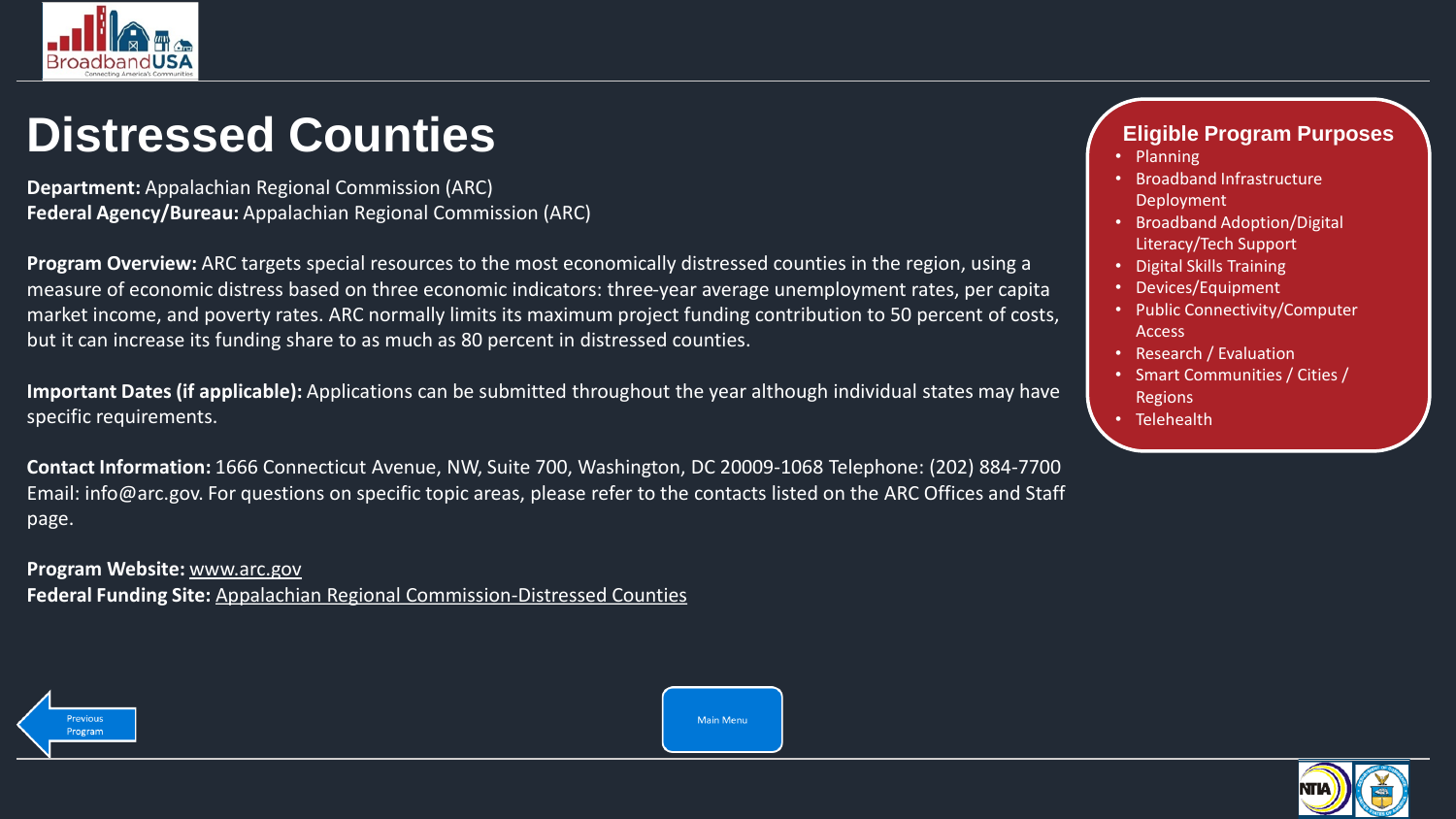<span id="page-19-0"></span>

## **Alabama Counties: DRA**

The following counties in Alabama are eligible for DRA programs:

| <b>Barbour</b> | Conecuh       | Lowndes | <b>Pickens</b> | <b>Delta Regional</b><br><b>Authority</b>                                                                 |
|----------------|---------------|---------|----------------|-----------------------------------------------------------------------------------------------------------|
| <b>Bullock</b> | <b>Dallas</b> | Macon   | Russell        | Click to learn more about<br>each program:                                                                |
| <b>Butler</b>  | Escambia      | Marengo | Sumter         | <b>Community Infrastructure</b><br><b>Fund</b><br><b>States Economic</b><br><b>Development Assistance</b> |
| Choctaw        | Greene        | Monroe  | Washington     | Program                                                                                                   |
| Clarke         | Hale          | Perry   | Wilcox         |                                                                                                           |

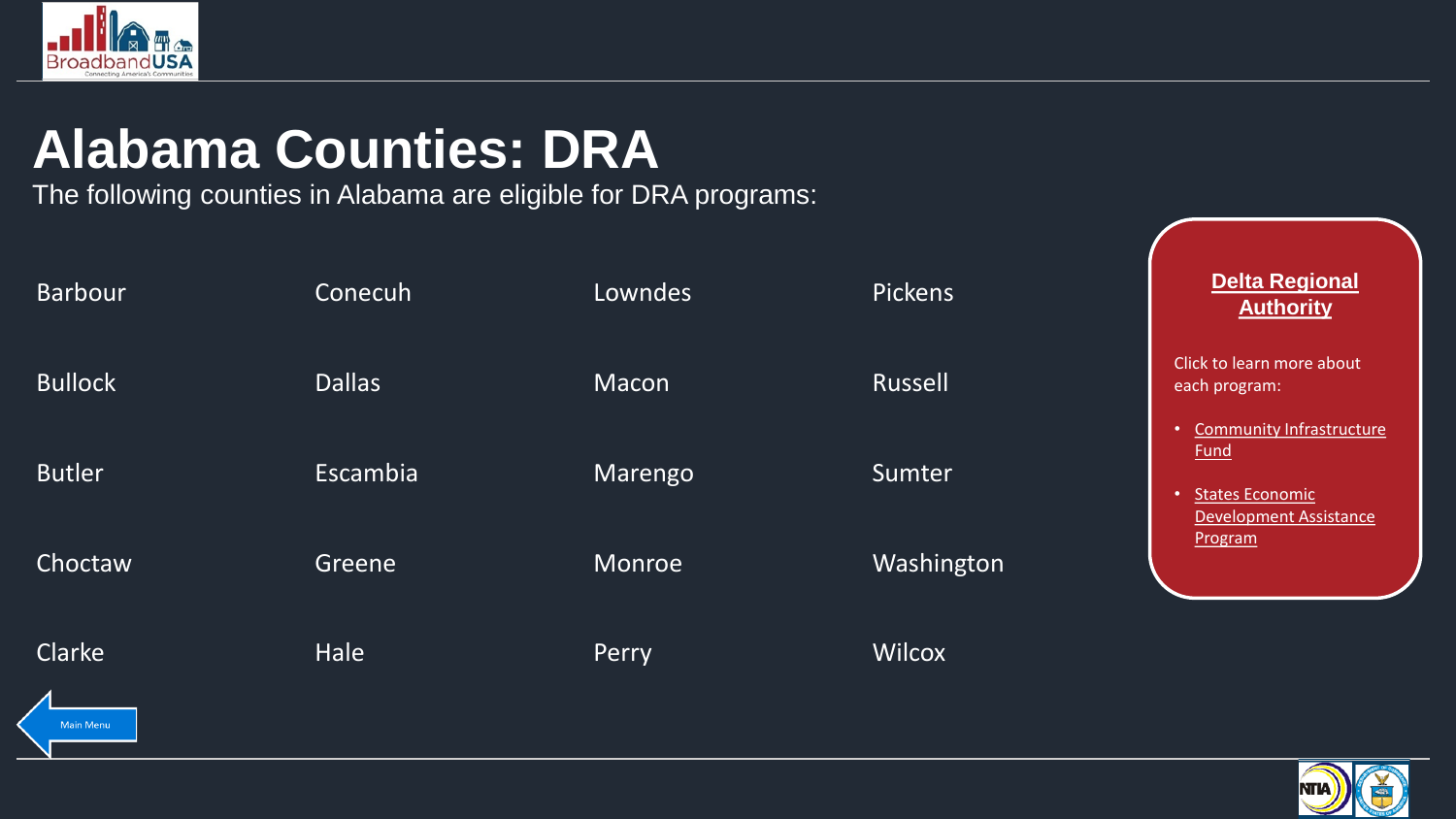<span id="page-20-0"></span>

#### **Arkansas Counties: DRA**

The following counties in Arkansas are eligible for DRA programs:

| <b>Arkansas</b> | Crittenden    | <b>Izard</b>       | Monroe          | Sharp            | <b>Delta Regional</b>                                                                  |
|-----------------|---------------|--------------------|-----------------|------------------|----------------------------------------------------------------------------------------|
| Ashley          | <b>Cross</b>  | Jackson            | Ouachita        | <b>Stone</b>     | <b>Authority</b>                                                                       |
| <b>Baxter</b>   | <b>Dallas</b> | Jefferson          | <b>Phillips</b> | <b>Union</b>     | Click to learn more about<br>each program:                                             |
| <b>Bradley</b>  | Desha         | Lawrence           | Poinsett        | <b>Van Buren</b> | <b>Community Infrastructure</b><br>$\bullet$                                           |
| Calhoun         | <b>Drew</b>   | <b>Lee</b>         | Prairie         | White            | <u>Fund</u>                                                                            |
| Chicot          | Fulton        | Lincoln            | Pulaski         | <b>Woodruff</b>  | <b>States Economic</b><br>$\bullet$<br><b>Development Assistance</b><br><b>Program</b> |
| <b>Clay</b>     | Grant         | Lonoke             | Randolph        |                  |                                                                                        |
| Cleveland       | Greene        | <b>Marion</b>      | St. Francis     |                  |                                                                                        |
| Craighead       | Independence  | <b>Mississippi</b> | Searcy          |                  |                                                                                        |

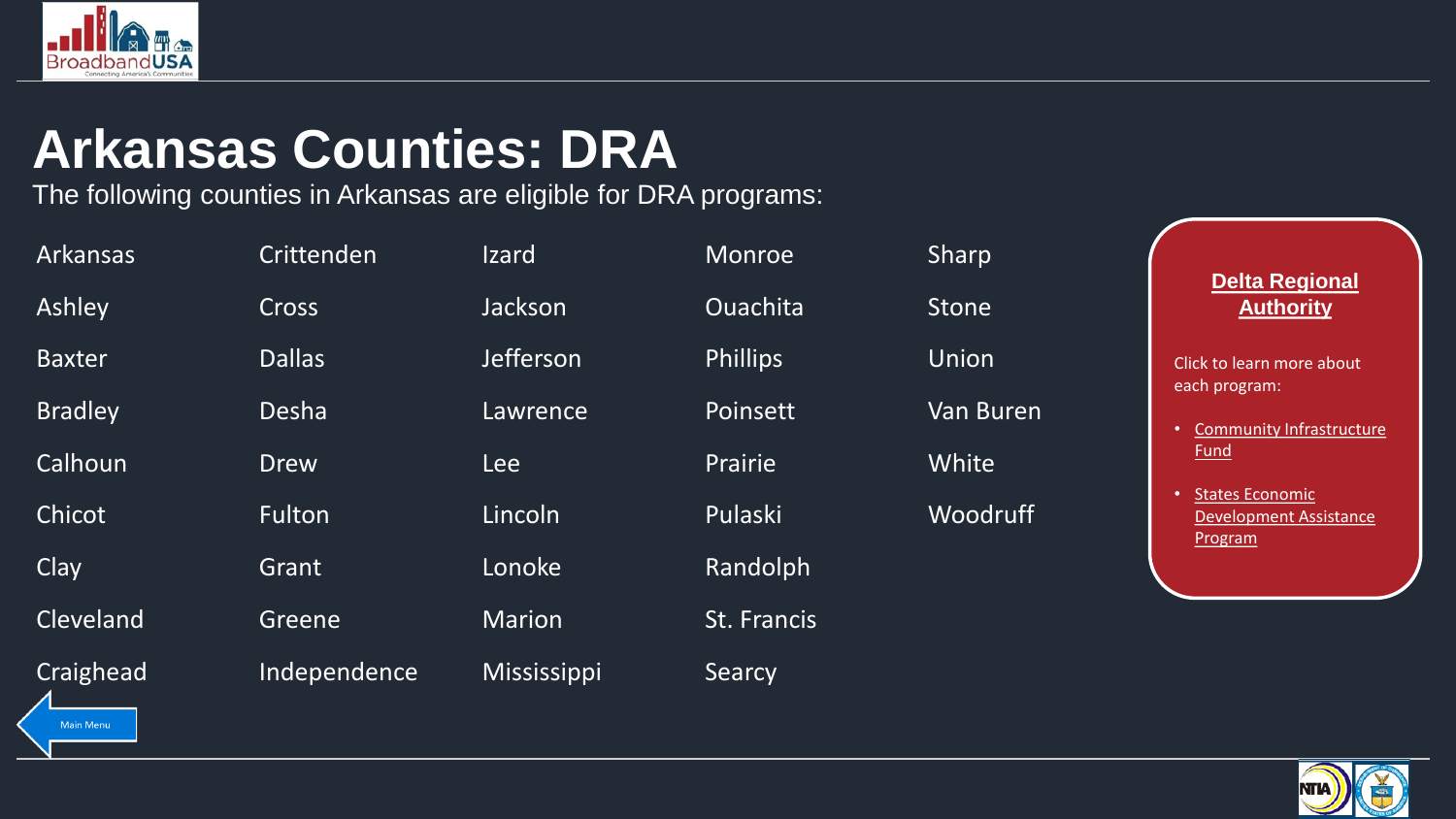<span id="page-21-0"></span>

# **Illinois Counties: DRA**

The following counties in Illinois are eligible for DRA programs:

| Alexander | Jackson       | Pulaski      | Williamson | <b>Delta Regional</b><br><b>Authority</b>                                                                 |
|-----------|---------------|--------------|------------|-----------------------------------------------------------------------------------------------------------|
| Franklin  | Johnson       | Randolph     |            | Click to learn more about<br>each program:                                                                |
| Gallatin  | <b>Massac</b> | Saline       |            | <b>Community Infrastructure</b><br><b>Fund</b><br><b>States Economic</b><br><b>Development Assistance</b> |
| Hamilton  | Perry         | <b>Union</b> |            | Program                                                                                                   |
| Hardin    | Pope          | White        |            |                                                                                                           |



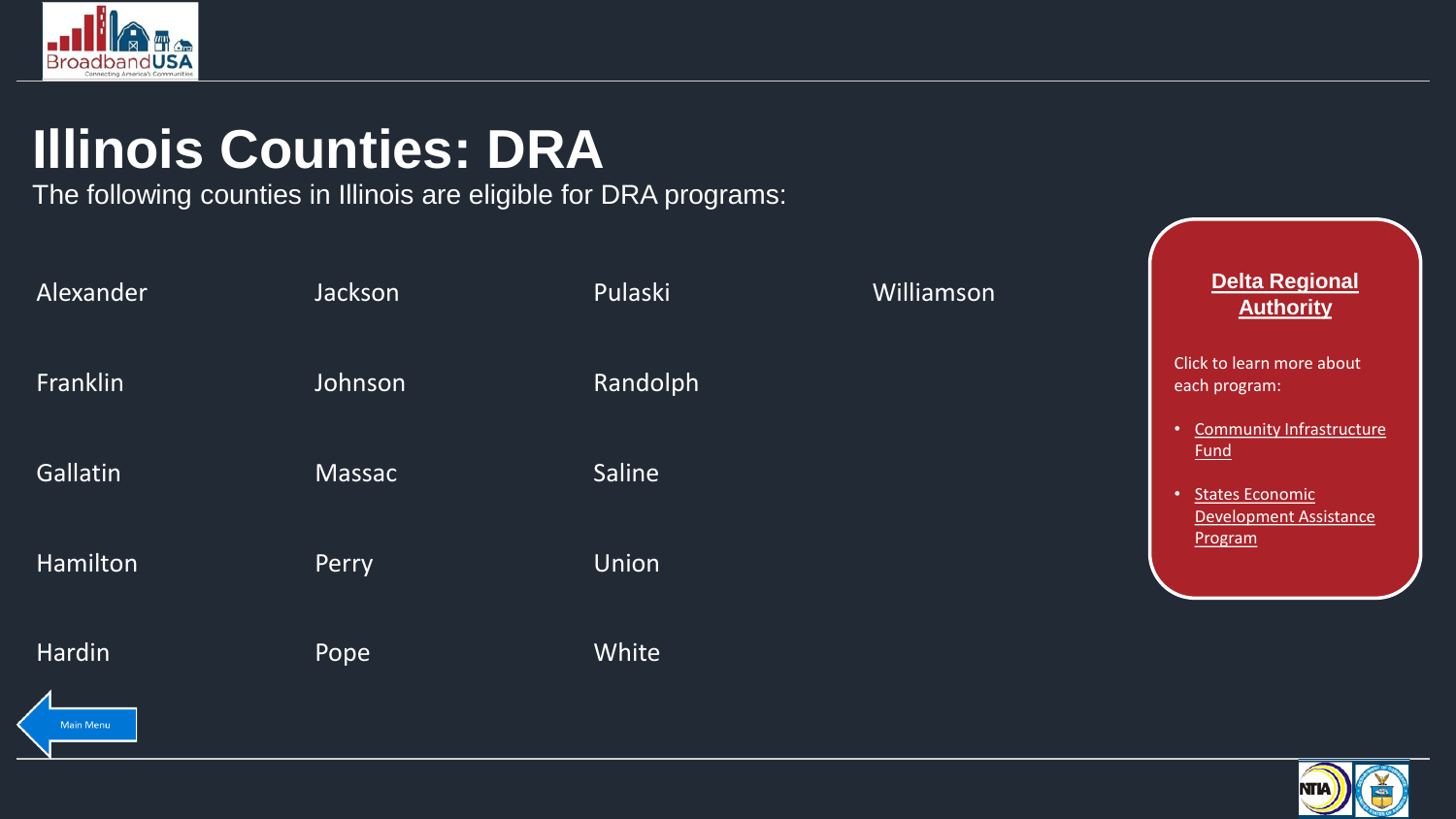<span id="page-22-0"></span>

# **Kentucky Counties: DRA**

The following counties in Kentucky are eligible for DRA programs:

| <b>Ballard</b>   | Fulton         | Lyon             | <b>Trigg</b> | <b>Delta Regional</b><br><b>Authority</b>                          |
|------------------|----------------|------------------|--------------|--------------------------------------------------------------------|
| Caldwell         | Graves         | Marshall         | Union        | Click to learn more about<br>each program:                         |
| Calloway         | Henderson      | <b>McCracken</b> | Webster      | Community Infrastructure<br><b>Fund</b>                            |
| Carlisle         | Hickman        | McLean           |              | <b>States Economic</b><br><b>Development Assistance</b><br>Program |
| Christian        | <b>Hopkins</b> | Muhlenberg       |              |                                                                    |
| Crittenden       | Livingston     | <b>Todd</b>      |              |                                                                    |
| <b>Main Menu</b> |                |                  |              |                                                                    |

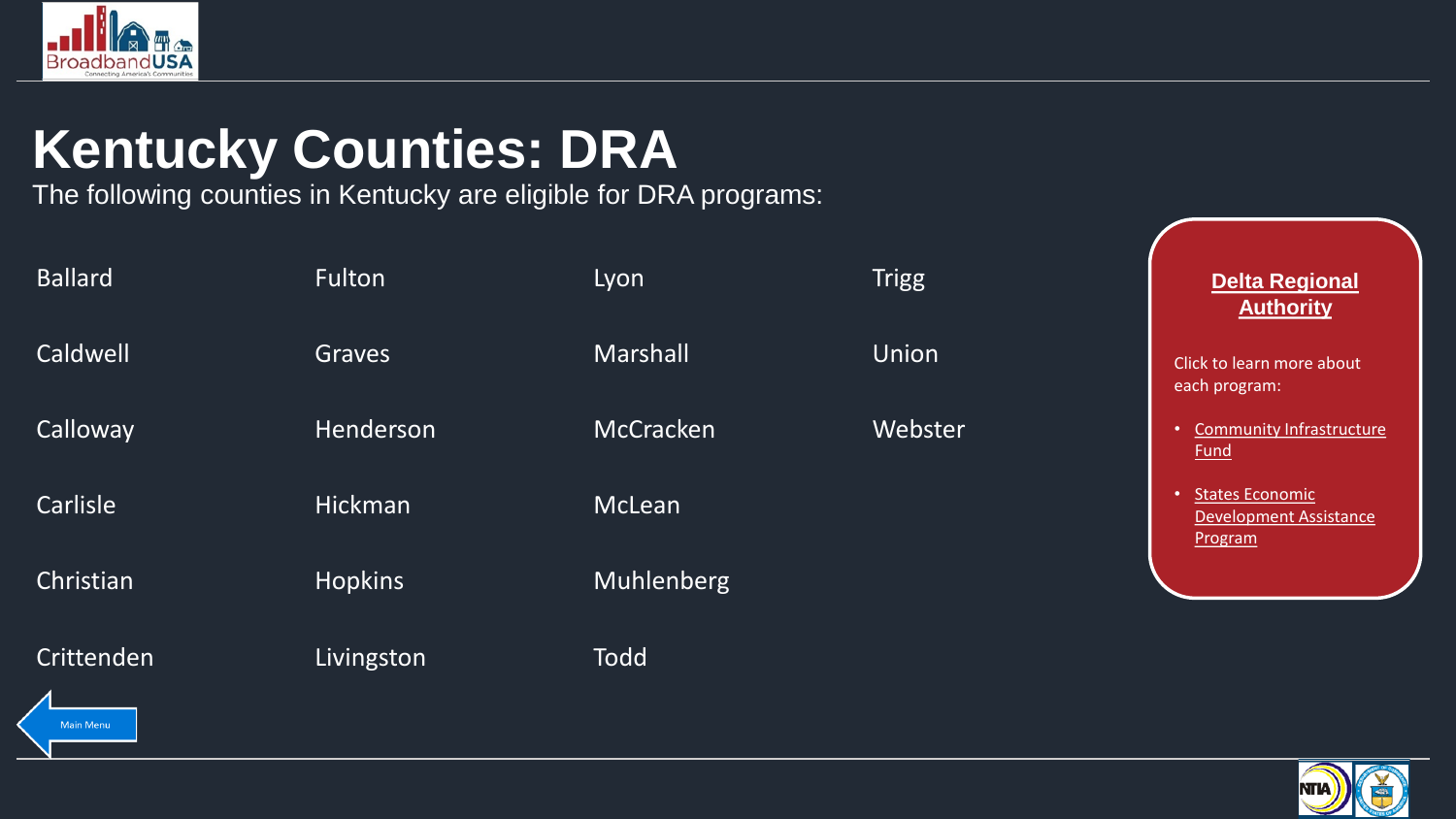<span id="page-23-0"></span>

## **Louisiana Counties: DRA**

The following parishes in Louisiana are eligible for DRA programs:

Main Menu

Acadia DeSoto LaSalle Red River Union Cameron Iberville Duachita St. Martin Catahoula Jackson Plaquemines St. Mary Claiborne Jefferson Point Coupee Tangipahoa Concordia Jefferson Davis Rapides Tensas

Allen **East Baton Rouge Lafourche** Richland Vermilion Ascension East Carroll Lincoln St. Bernard Washington Assumption East Feliciana Livingston St. Charles Webster Avoyelles **Evangeline** Madison St. Helena West Baton Rouge Beauregard Franklin Morehouse St. James West Carroll Bienville Grant Grant Natchitoches St. John the Baptist West Feliciana Caldwell **Iberia** Iberia Crleans St. Landry Winn

#### **Delta Regional Authority**

- [Community Infrastructure](#page-27-0) Fund
- States Economic [Development Assistance](#page-28-0)  Program

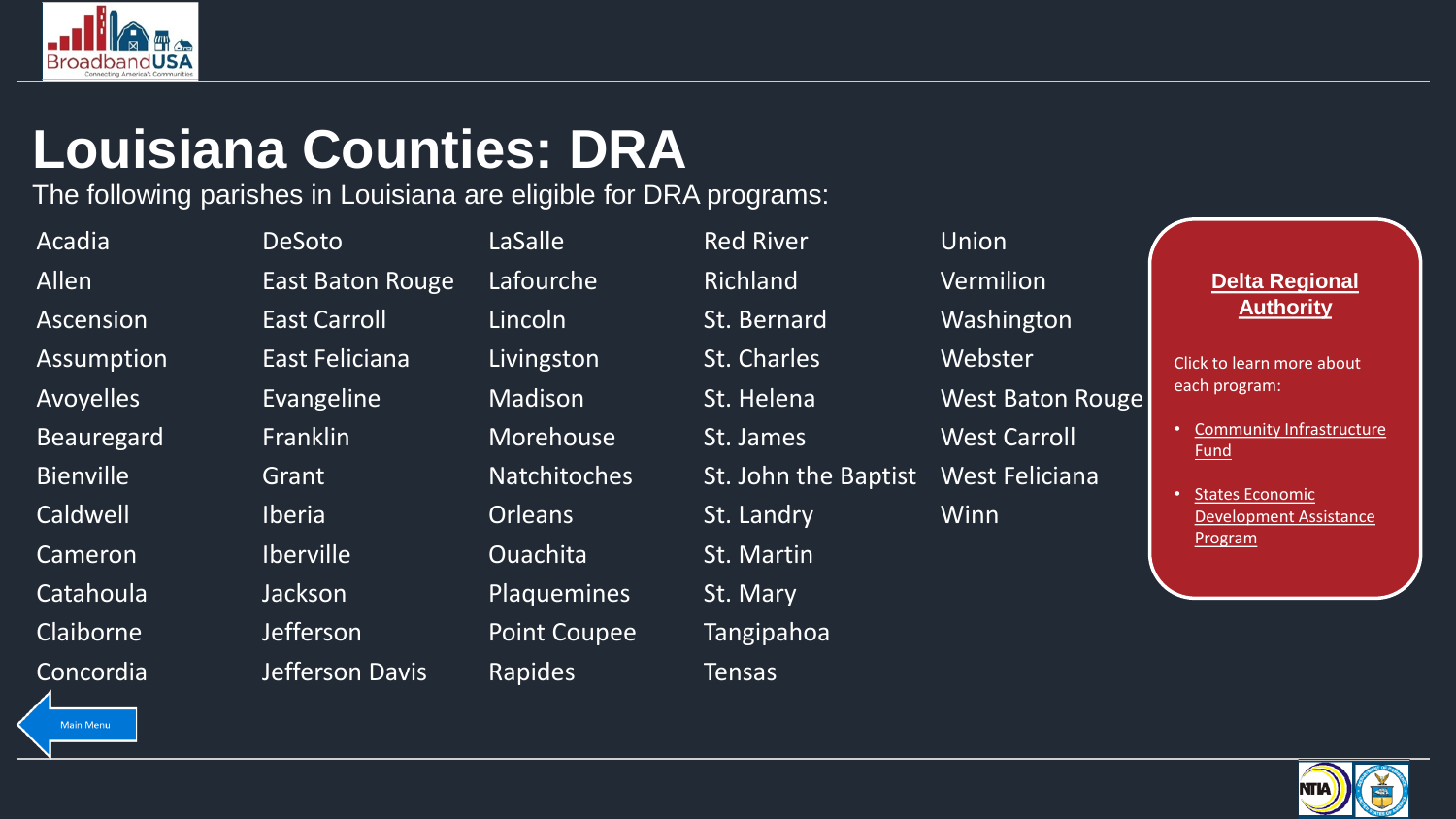<span id="page-24-0"></span>

## **Mississippi Counties: DRA**

The following counties in Mississippi are eligible for DRA programs:

| <b>Adams</b>   | <b>DeSoto</b>    | Lafayette       | Quitman             | Union      |                                                |
|----------------|------------------|-----------------|---------------------|------------|------------------------------------------------|
| Amite          | <b>Franklin</b>  | Lawrence        | Rankin              | Walthall   | <b>Delta Regional</b><br><b>Authority</b>      |
| Attala         | Grenada          | Leflore         | Sharkey             | Warren     | Click to learn more about                      |
| <b>Benton</b>  | <b>Hinds</b>     | Lincoln         | Simpson             | Washington | each program:                                  |
| <b>Bolivar</b> | <b>Holmes</b>    | Madison         | Smith               | Wilkinson  | <b>Community Infrastructure</b><br><u>Fund</u> |
| Carroll        | <b>Humphreys</b> | <b>Marion</b>   | Sunflower           | Yalobusha  | <b>States Economic</b>                         |
| Claiborne      | Issaquena        | <b>Marshall</b> | <b>Tallahatchie</b> | Yazoo      | <b>Development Assistance</b><br>Program       |
| Coahoma        | Jasper           | Montgomery      | <b>Tate</b>         |            |                                                |
| Copiah         | <b>Jefferson</b> | Panola          | Tippah              |            |                                                |
| Covington      | Jefferson Davis  | <b>Pike</b>     | <b>Tunica</b>       |            |                                                |

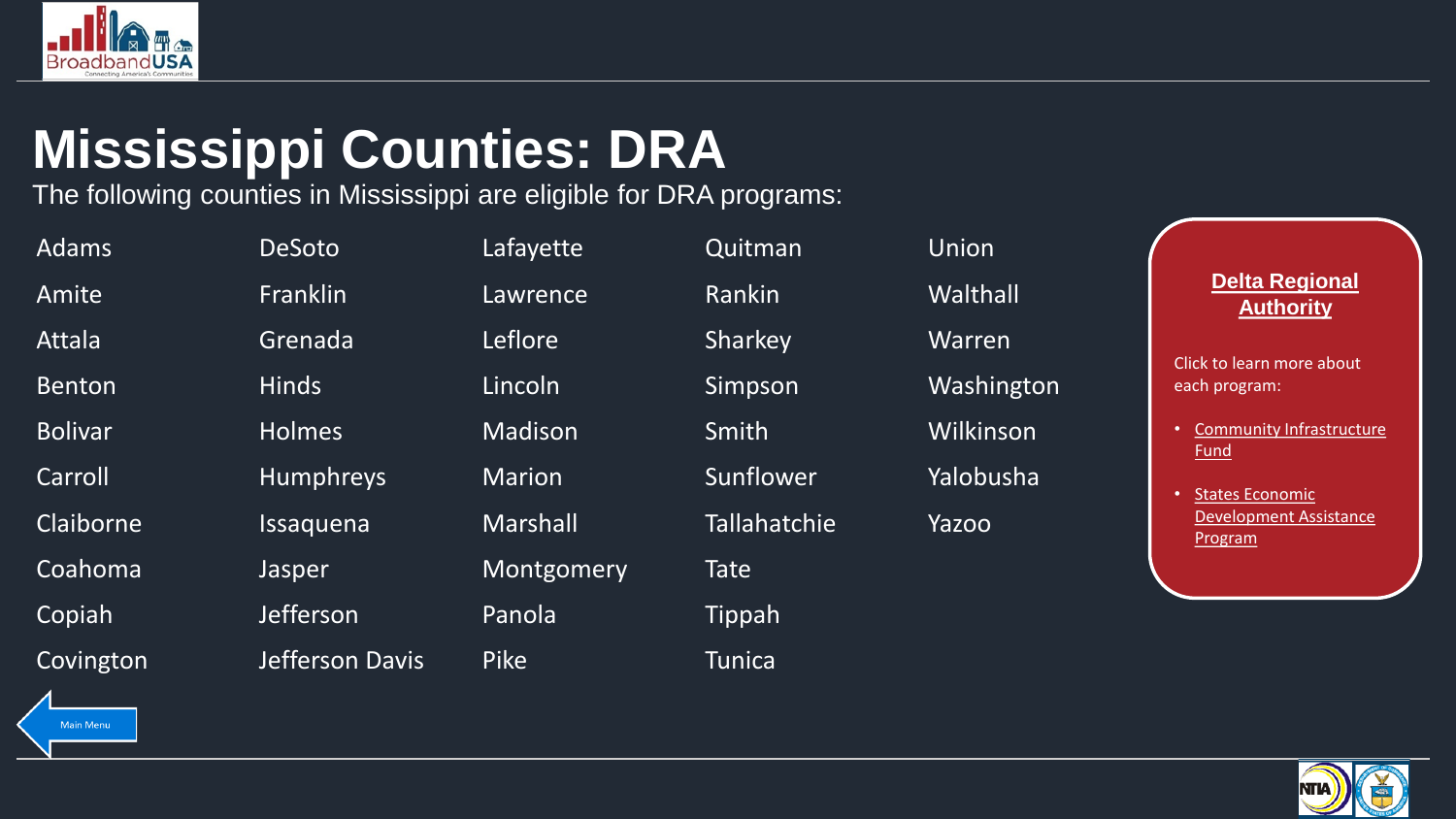<span id="page-25-0"></span>

## **Missouri Counties: DRA**

The following counties in Missouri are eligible for DRA programs:

| <b>Bollinger</b> | Howell            | Perry          | Stoddard     | Delta Regional                                       |
|------------------|-------------------|----------------|--------------|------------------------------------------------------|
| <b>Butler</b>    | Iron              | Phelps         | <b>Texas</b> | <b>Authority</b>                                     |
| Cape Girardeau   | Madison           | Reynolds       | Washington   | Click to learn more about<br>each program:           |
| Carter           | Mississippi       | <b>Ripley</b>  | Wayne        | Community Infrastructure<br>$\bullet$<br><u>Fund</u> |
| Crawford         | <b>New Madrid</b> | St. Francois   | Wright       | <b>States Economic</b><br>$\bullet$                  |
| Dent             | Oregon            | Ste. Genevieve |              | <b>Development Assistance</b><br>Program             |
| <b>Douglas</b>   | <b>Ozark</b>      | Scott          |              |                                                      |
| <b>Dunklin</b>   | Pemiscot          | Shannon        |              |                                                      |

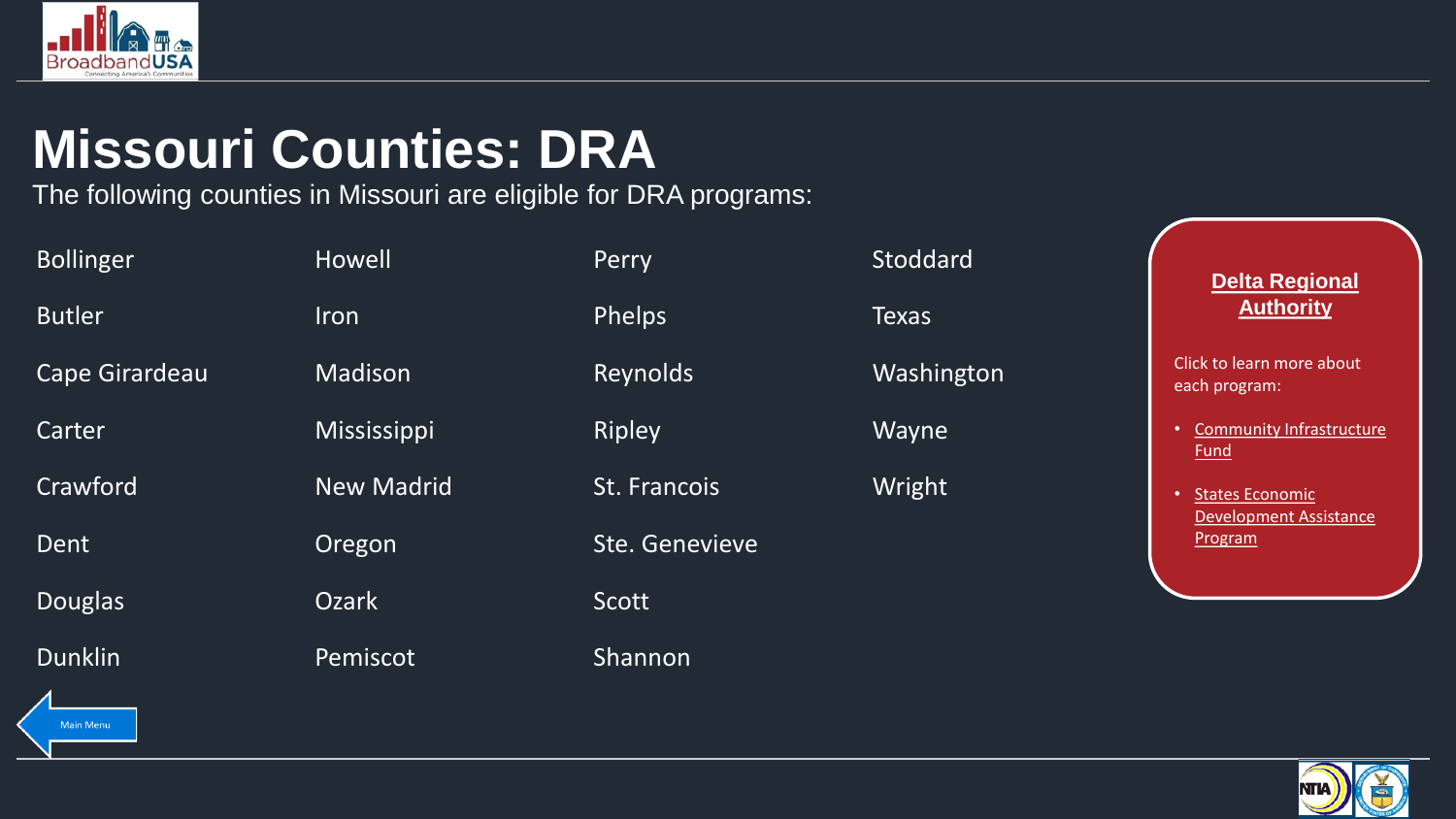<span id="page-26-0"></span>

#### **Tennessee Counties: DRA**

The following counties in Tennessee are eligible for DRA programs:

| <b>Benton</b> | Fayette   | Henry          | Shelby  | <b>Delta Regional</b><br><b>Authority</b>                   |
|---------------|-----------|----------------|---------|-------------------------------------------------------------|
| Carroll       | Gibson    | Lake           | Tipton  | Click to learn more about<br>each program:                  |
| Chester       | Hardeman  | Lauderdale     | Weakley | <b>Community Infrastructure</b><br><b>Fund</b>              |
| Crockett      | Hardin    | Madison        |         | States Economic<br><b>Development Assistance</b><br>Program |
| Decatur       | Haywood   | <b>McNairy</b> |         |                                                             |
| <b>Dyer</b>   | Henderson | Obion          |         |                                                             |
|               |           |                |         |                                                             |

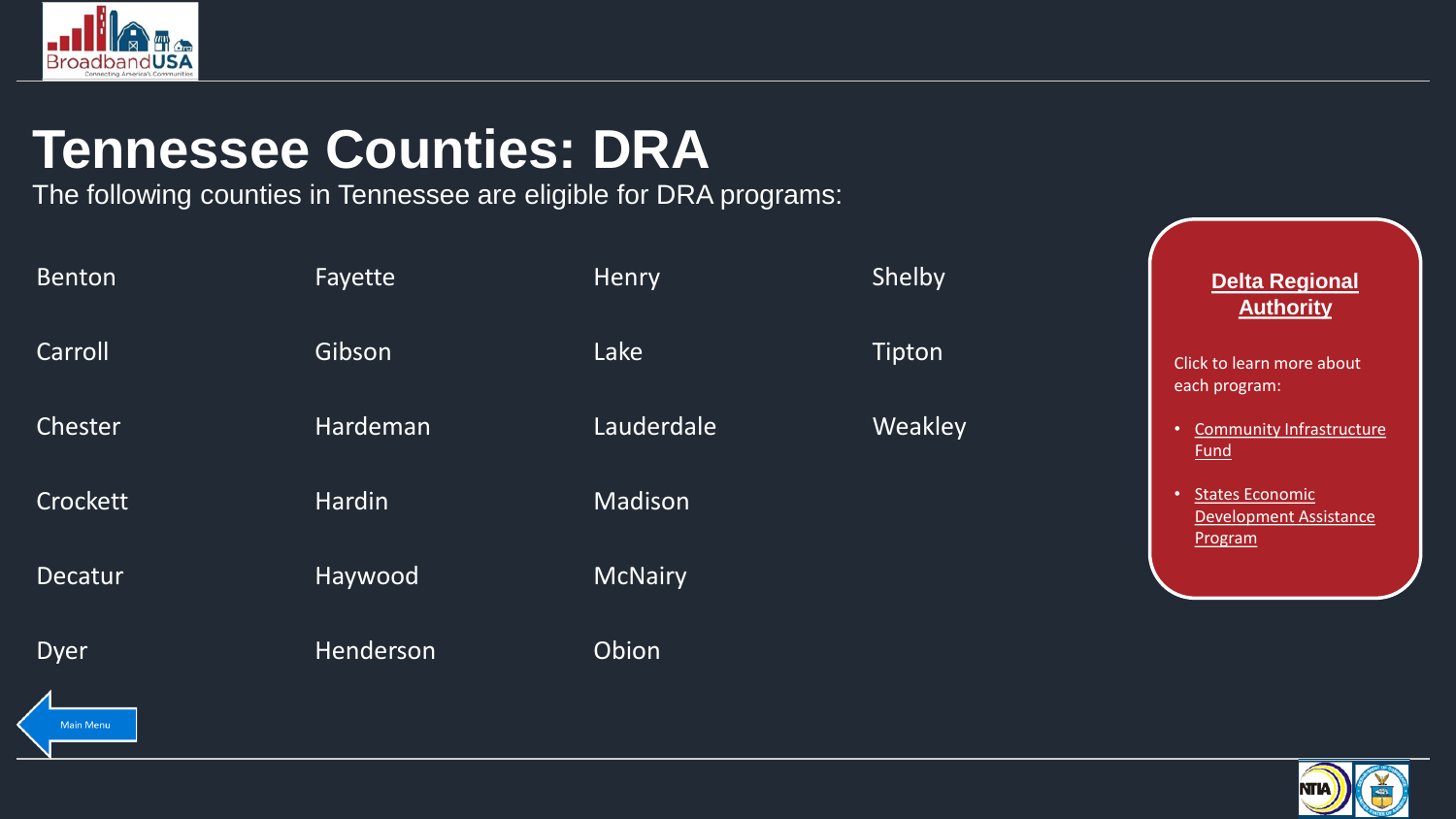<span id="page-27-0"></span>

#### **Community Infrastructure Fund**

**Department:** Delta Regional Authority **Federal Agency/Bureau:** Delta Regional Authority

**Program Overview:** The Community Infrastructure Fund was created to target physical infrastructure projects that help build safer, more resilient communities in the Delta region. The three areas of investment through this program target basic public infrastructure, transportation infrastructure, and flood control project centered around economic development.

**Important Dates (if applicable):** Application cycle opens March 1, 2020 and closes June 6, 2021

**Contact Information:** Kemp Morgan at [kmorgan@dra.gov](mailto:kmorgan@dra.gov) or 662-483-8210

**Program Website:** <https://dra.gov/funding-programs-states-economic-development/investing-in-the-delta/> **Federal Funding Site:** [Delta Regional Authority-Community Infrastructure Fund](https://broadbandusa.ntia.doc.gov/resources/federal/federal-funding/delta-regional-authority-community-infrastructure-fund)

#### **Eligible Program Purposes**

- Broadband Infrastructure Deployment
- **Telehealth**



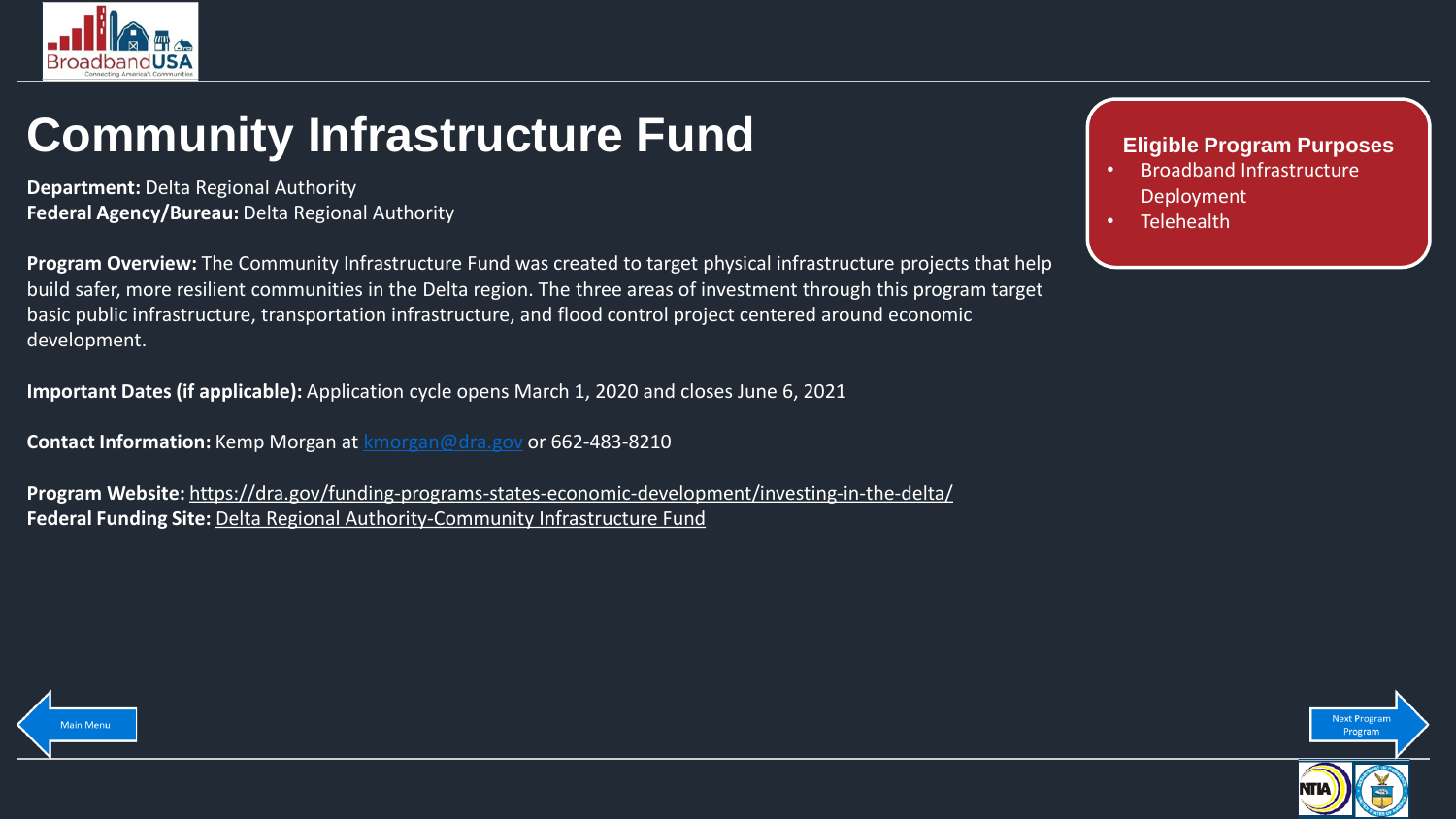<span id="page-28-0"></span>

#### **States Economic Development Assistance Program**

**Department:** Delta Regional Authority **Federal Agency/Bureau:** Delta Regional Authority

**Program Overview:** States' Economic Development Assistance Program (SEDAP) is a competitive grant program designed to support economic development activities across the Mississippi River Delta and Alabama Black Belt regions. SEDAP addresses the DRA's congressionally mandated four funding priorities: basic public infrastructure, transportation infrastructure, workforce development, and business development.

**Important Dates (if applicable):** Application cycle opens March 1, 2020 and closes June 6, 2021

**Contact Information:** Kemp Morgan at kmorgan@dra.gov or 662-483-8210

**Program Website:** <https://dra.gov/funding-programs-states-economic-development/investing-in-the-delta/> **Federal Funding Site:** [Delta Regional Authority-States Economic Development Assistance Program](https://broadbandusa.ntia.doc.gov/resources/federal/federal-funding/delta-regional-authority-states-economic-development-assistance)

#### **Eligible Program Purposes**

- Broadband Infrastructure Deployment
- Digital Skills Training
- Data/Mapping
- **Telehealth**





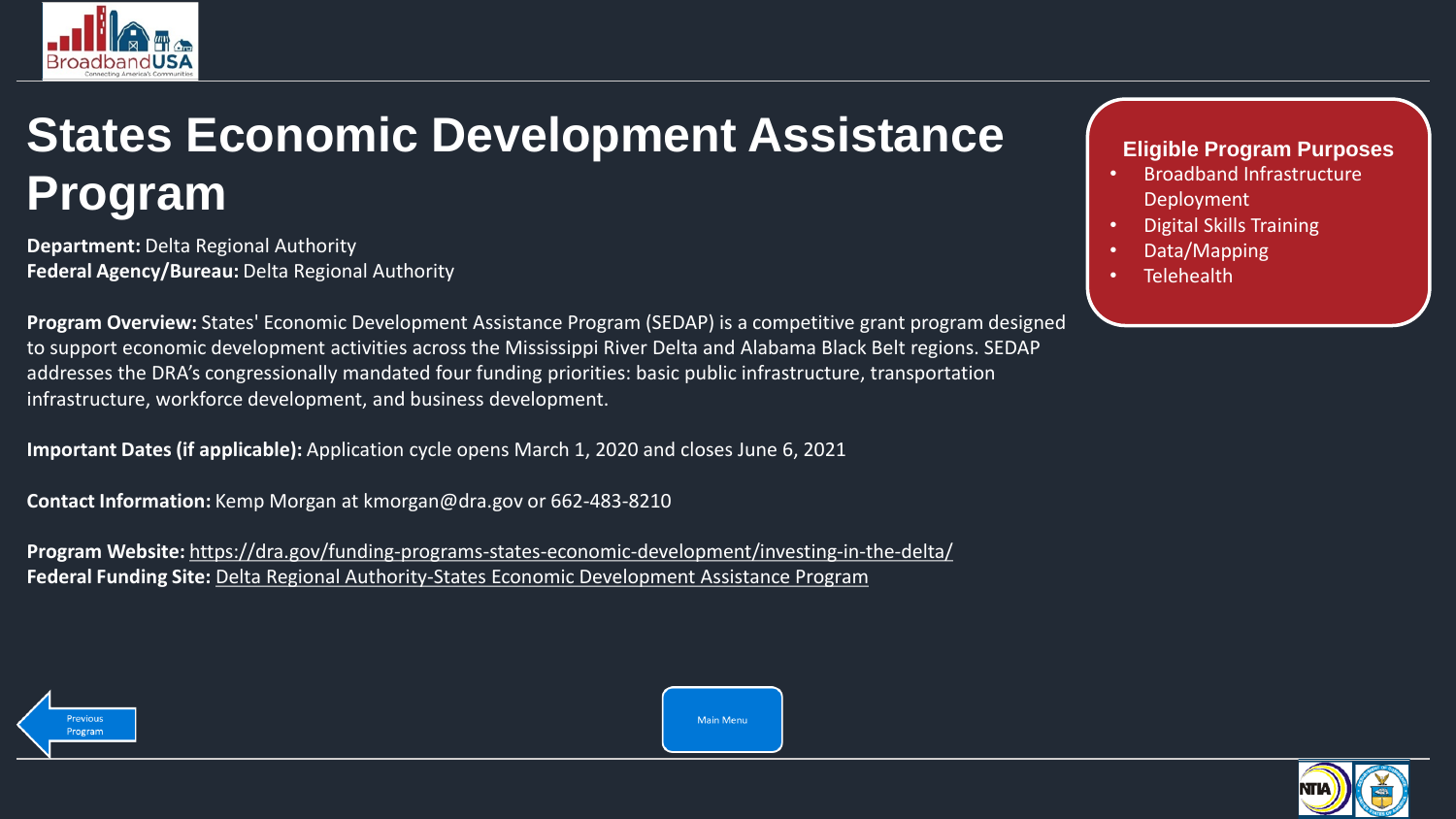<span id="page-29-0"></span>

## **Alaska Counties: Denali**

The following counties in Alaska are eligible for Denali programs:

**All** counties in Alaska are eligible for Denali programs. **Denali Commission Denali Commission** 





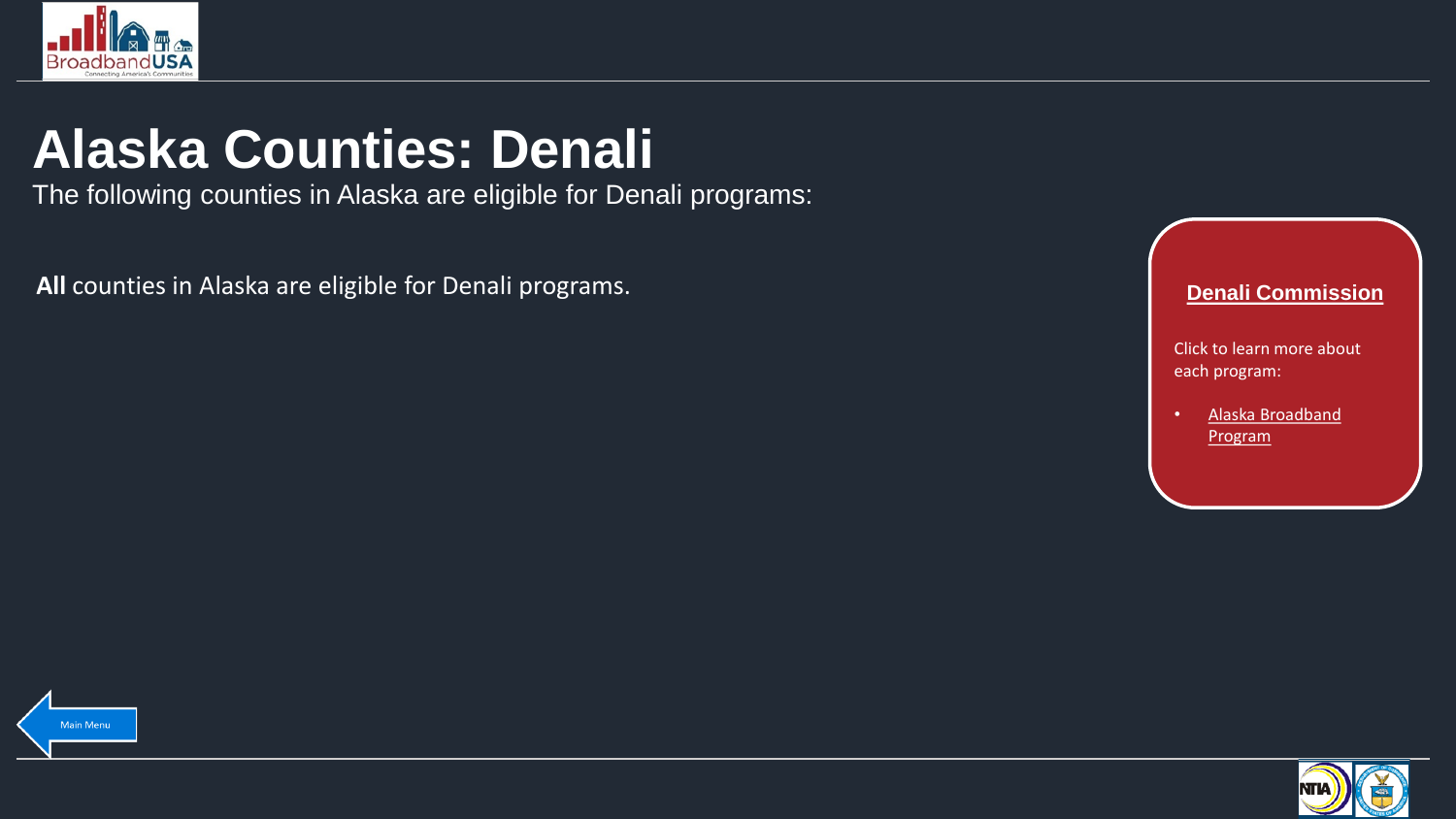<span id="page-30-0"></span>

#### **Alaska Broadband Program**

**Department:** Denali Commission **Federal Agency/Bureau:** Denali Commission

**Program Overview:** The Denali Commission is tasked with building infrastructure and economic opportunity in Rural Alaska. Broadband is critical infrastructure that all Americans need, though not all Alaskan's have access to affordable broadband. This program is well suited for partnerships with additional funding agencies.

**Important Dates (if applicable):** Not Applicable

**Contact Information:** Erik OBrien, [eobrien@denali.gov](mailto:eobrien@denali.gov)

**Program Website:** <https://www.denali.gov/> **Federal Funding Site:** [Denali Commission-Alaska Broadband Program](https://broadbandusa.ntia.doc.gov/resources/federal/federal-funding/denali-commission-alaska-broadband-program)

#### **Eligible Program Purposes**

- Planning
- Broadband Infrastructure Deployment
- Broadband Adoption/Digital Literacy/Tech Support
- Digital Skills Training
- Device/Equipment
- Public Connectivity/ Computer Access
- Research/Evaluation
- Data/Mapping
- Smart Communities/Cities/ Regions
- Telehealth
- **Other**



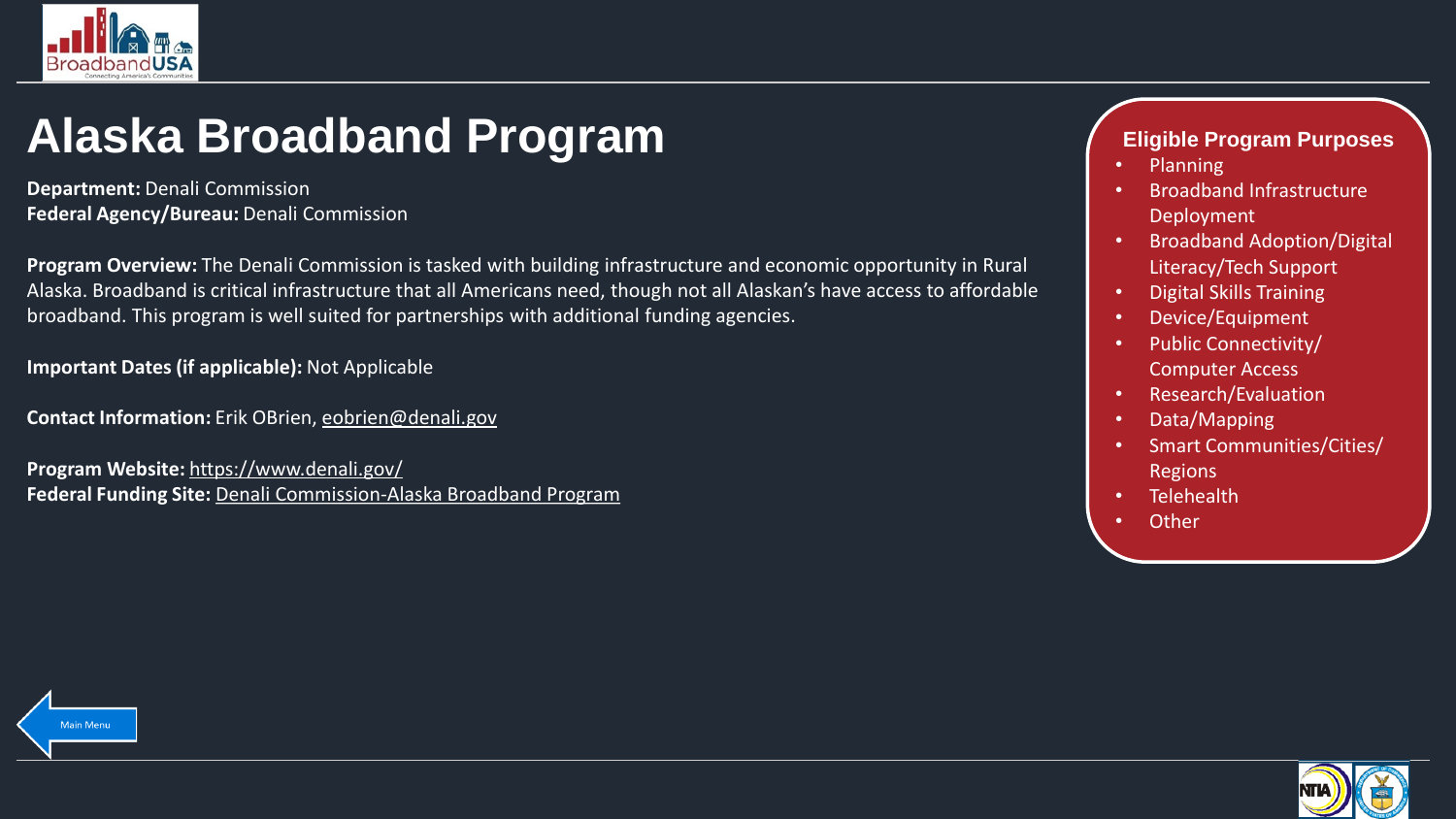<span id="page-31-0"></span>

# **Maine Counties: NBRC**

The following counties in Maine are eligible for NBRC programs:

| Androscoggin   | Knox        | Waldo      | <b>Northern Border</b><br><b>Regional Commission</b>                    |
|----------------|-------------|------------|-------------------------------------------------------------------------|
| Aroostook      | Oxford      | Washington | Click to learn more about<br>each program:                              |
| Franklin       | Penobscot   |            | State Economic &<br>٠<br>Infrastructure<br>Development (EID)<br>Program |
| <b>Hancock</b> | Piscataquis |            |                                                                         |
| Kennebec       | Somerset    |            |                                                                         |
| Main Menu      |             |            | ____                                                                    |

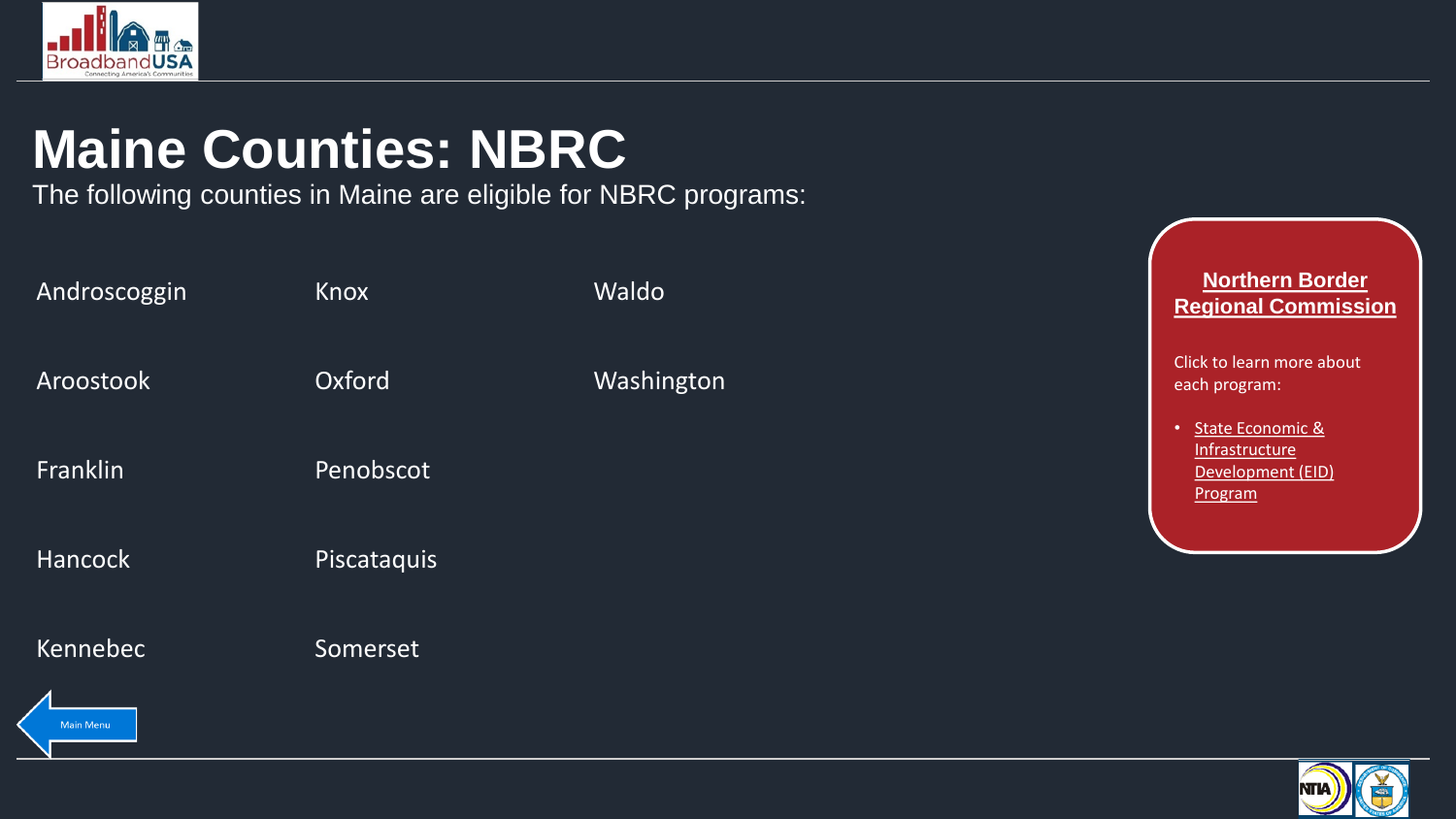<span id="page-32-0"></span>

# **New Hampshire Counties: NBRC**

The following counties in Maine are eligible for New Hampshire programs:

| Belknap  | Northern Border<br><b>Regional Commission</b>                        |
|----------|----------------------------------------------------------------------|
| Carroll  | Click to learn more about<br>each program:                           |
| Cheshire | State Economic &<br>$\bullet$<br>Infrastructure<br>Development (EID) |
| Coos     | Program                                                              |
| Grafton  |                                                                      |

Sullivan



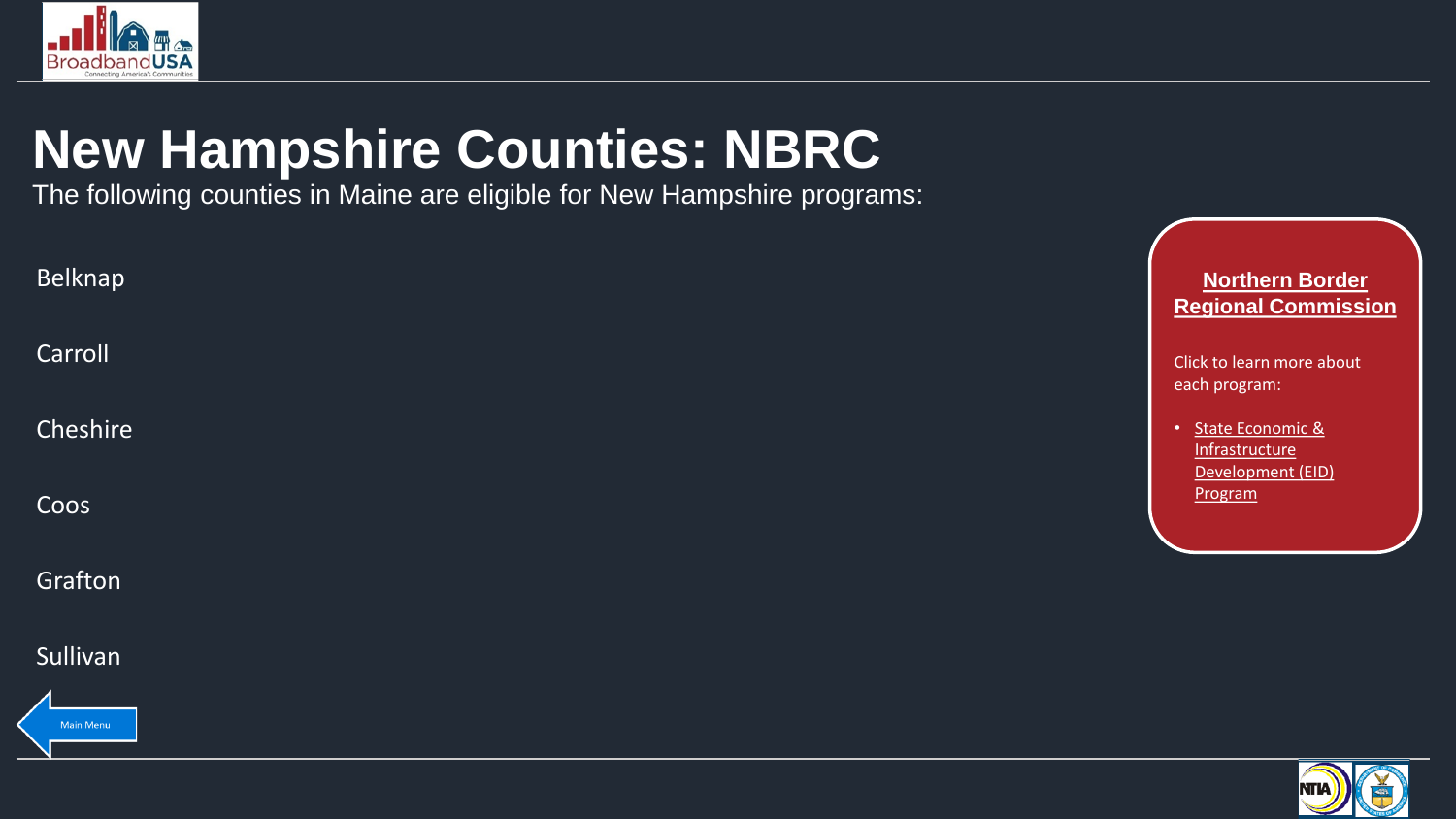<span id="page-33-0"></span>

## **New York Counties: NBRC**

The following counties in New York are eligible for NBRC programs:

| Cayuga                     | Hamilton        | Niagara        | Schenectady |
|----------------------------|-----------------|----------------|-------------|
| Clinton                    | <b>Herkimer</b> | Oneida         | Seneca      |
| <b>Essex</b>               | Jefferson       | <b>Orleans</b> | Sullivan    |
| <b>Franklin</b>            | Lewis           | Oswego         | Warren      |
| Fulton                     | Livingston      | Rensselaer     | Washington  |
| Genesee                    | Madison         | St. Lawrence   | Wayne       |
| Greene<br>$\blacktriangle$ | Montgomery      | Saratoga       | Yates       |

**Northern Border Regional Commission**

Click to learn more about each program:

• State Economic & **Infrastructure** [Development \(EID\)](#page-35-0)  Program

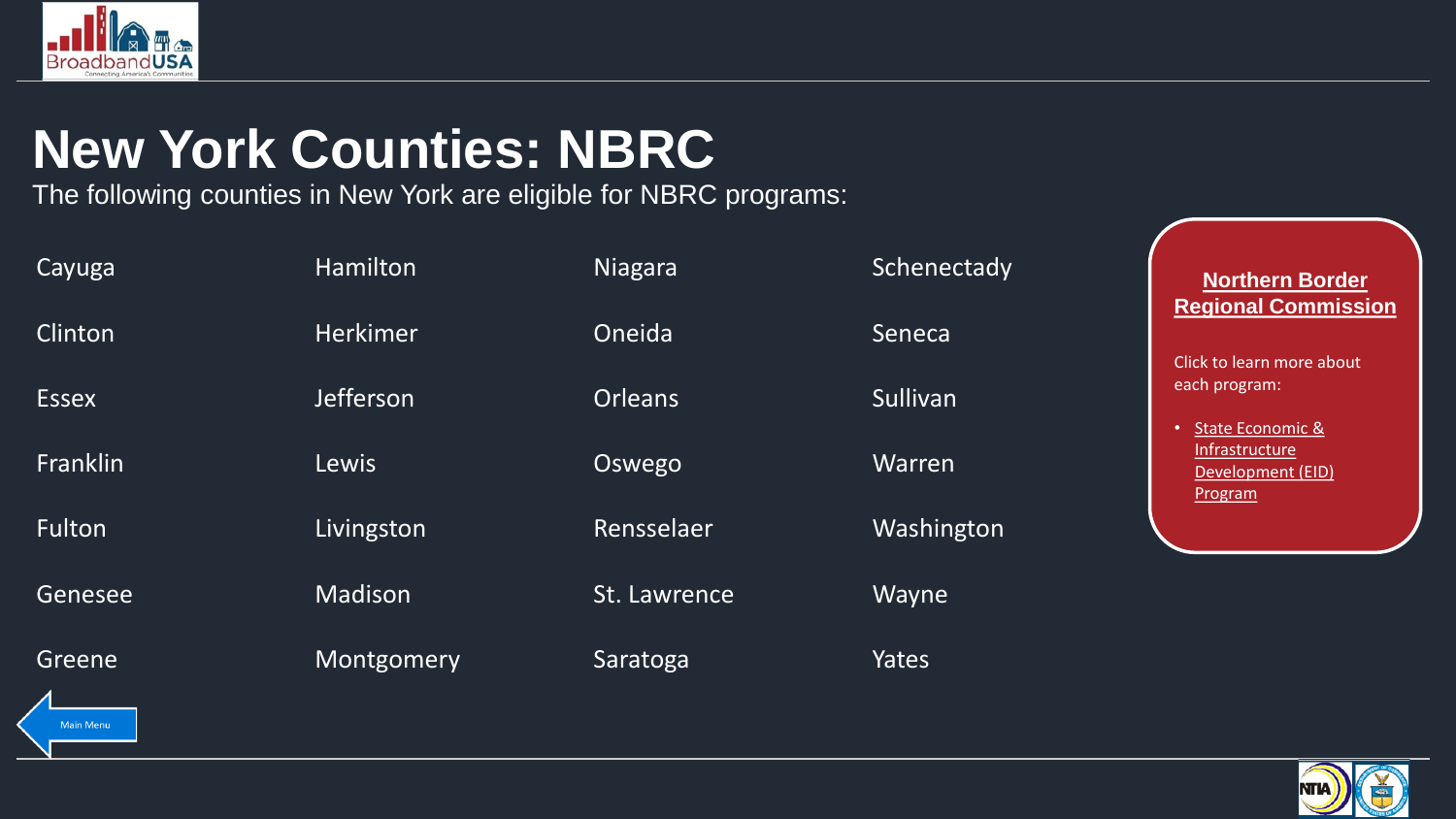<span id="page-34-0"></span>

# **Vermont Counties: NBRC**

The following counties in Vermont are eligible for NBRC programs:

| Addison      | Franklin          | Rutland    | <b>Northern Border</b><br><b>Regional Commission</b>                            |
|--------------|-------------------|------------|---------------------------------------------------------------------------------|
| Bennington   | <b>Grand Isle</b> | Washington | Click to learn more about<br>each program:                                      |
| Caledonia    | Lamoille          | Windham    | State Economic &<br>$\bullet$<br>Infrastructure<br>Development (EID)<br>Program |
| Chittenden   | Orange            | Windsor    |                                                                                 |
| <b>Essex</b> | <b>Orleans</b>    |            |                                                                                 |
| Main Menu    |                   |            |                                                                                 |